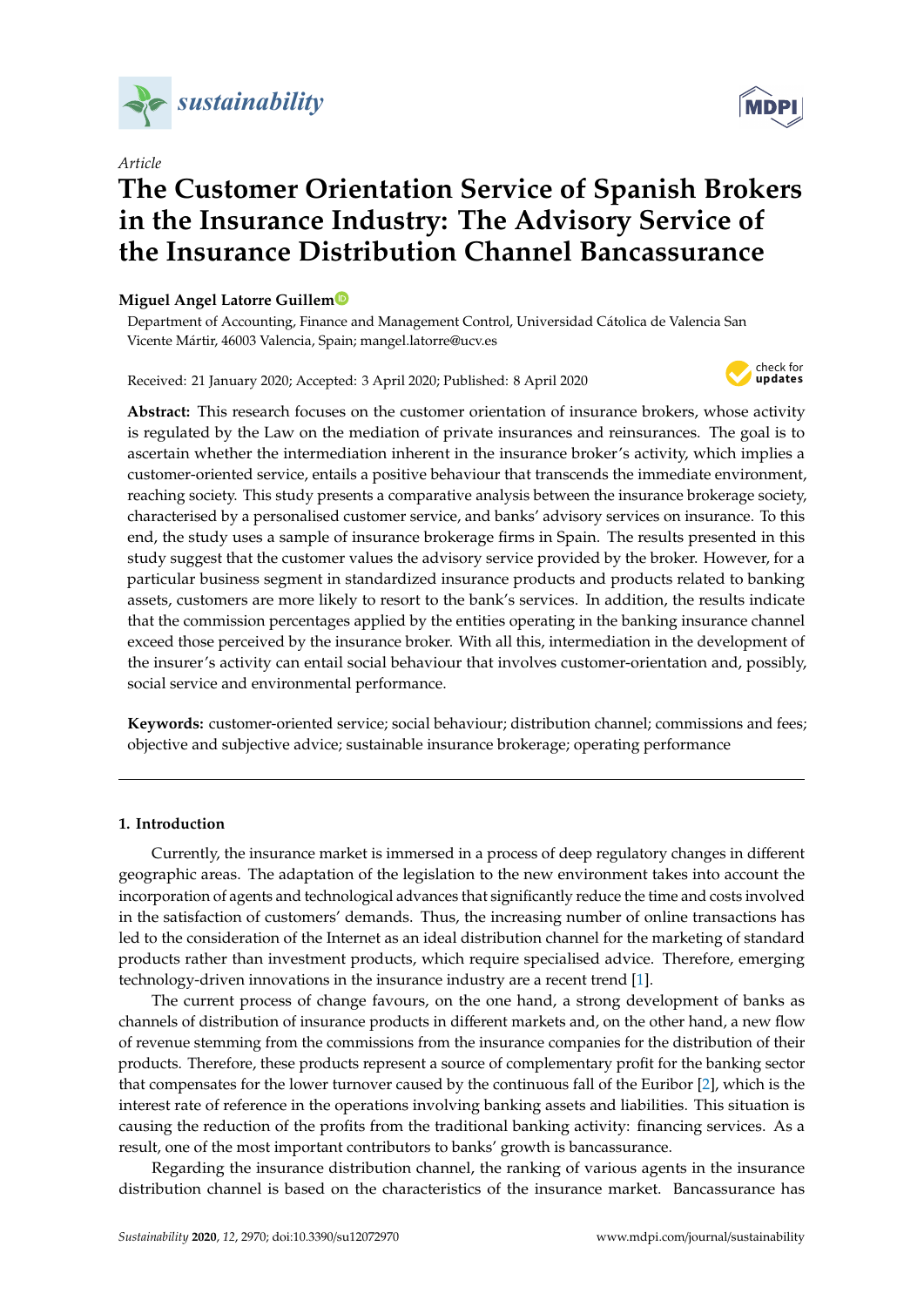grown in different places, where it has been shaped differently according to demographic, economic, and legislative factors [\[3\]](#page-18-2). Research shows the different characteristics of bancassurance models: distribution agreement, strategic alliance, joint venture and financial services. Furthermore, banking and insurance industries have developed rapidly in economic terms around the world [\[4\]](#page-18-3). This situation owes to the merger of global financial markets, the development of new technologies and the universalisation of the banking industry. In addition, the expansion of non-banking activities has allowed the emergence of new channels of distribution in the insurance industry.

The development of the banking distribution channel may have a more pronounced growth in the Eurozone as a model of traditional banking–productive investment–than in other commercial areas such as the USA, characterised by greater regulation in the insurance sector and by a model of banking speculation. In this context, brokers are the predominant distribution channel in countries such as the UK or Germany (75% and 50%, respectively), while in Asia, for instance, banking-insurance is reaching great penetration levels in the insurance market [\[5\]](#page-18-4). This is particularly true in countries like China, India and Japan, where legal restrictions have been attenuated. In fact, this distribution channel allows the banking sector to obtain additional income from the sale of insurance products, while insurance companies can expand their customer base without having to increase their sales force or hire commission agents or insurance brokers. Thus, bancassurance has become an insurance distribution channel with a strong growth in the Turkish insurance market [\[6\]](#page-18-5).

With all this, extending the analysis to insurance brokers, we find that they stand out because of their high autonomy in the development of their activity within the distribution channel. Brokers' primary role is to provide insurance coverage on behalf of their clients. Additionally, brokers may be engaged, among other activities, in consulting, wholesale or reinsurance activities, alternative risk financing, risk analysis and human resource consulting activities [\[7\]](#page-18-6).

Regarding previous evidence on studies of operational performance in the insurance industry [\[8](#page-18-7)[–15\]](#page-18-8), studies have been conducted primarily on perceived value and customer satisfaction in countries with deregulation such as Italy, France, Portugal and Spain (Europe), Latin America, Ghana and Nigeria (Africa), Jordan (near East) and Japan, Pakistan, Taiwan and Vietnam (Asia). On the other hand, countries with high regulation include Anglo-Saxon countries such as the United States and the United Kingdom. However, there are fewer studies on the advisory services provided by insurance brokers, especially regarding non-life insurance services. In addition, most of the studies conducted are focused on advisory services, while fewer studies focus on the development of the insurer's activity, which can entail social behaviour based on customer-orientation and, possibly, social service and environmental performance.

To fill the gap in the literature, this study investigates the customer-oriented service of Spanish brokerage in the insurance industry, focusing directly on aspects like operating performance and the quality of objective and subjective advice. To this end, we analyse a common practice, which consists in deferring the premiums charged to clients in order to invest them in short-term financial products and extend our analysis to the advisory service of the distribution channel Bancassurance, explaining the process. In addition, we test the percentage of commissions and fees perceived by insurance brokers and bancassurance. Finally, we investigate whether the observation of the social service and the environmental performance depends on a customer-oriented service behaviour of the insurance distribution channel.

Our study extends previous evidence in the Spanish insurance market and delves more deeply into several factors to examine whether bancassurance and the insurance broker's customer-oriented services entail a positive behaviour that permeates into society [\[16–](#page-18-9)[18\]](#page-18-10). We study the quality of the broker's advisory service and compare its objective or non-objective advisory nature to that of the bancassurance operators. Additionally, this study observed that commissions are directly linked to sales agents' social behaviour.

The paper is structured as follows. First, the literature review presents previous research on the relevance of insurance brokers and the bancassurance distribution channel, with a presence that varies according to the distinctive features of each insurance market. Second, the method section describes the methodology used to analyse the sample based on information from the databases and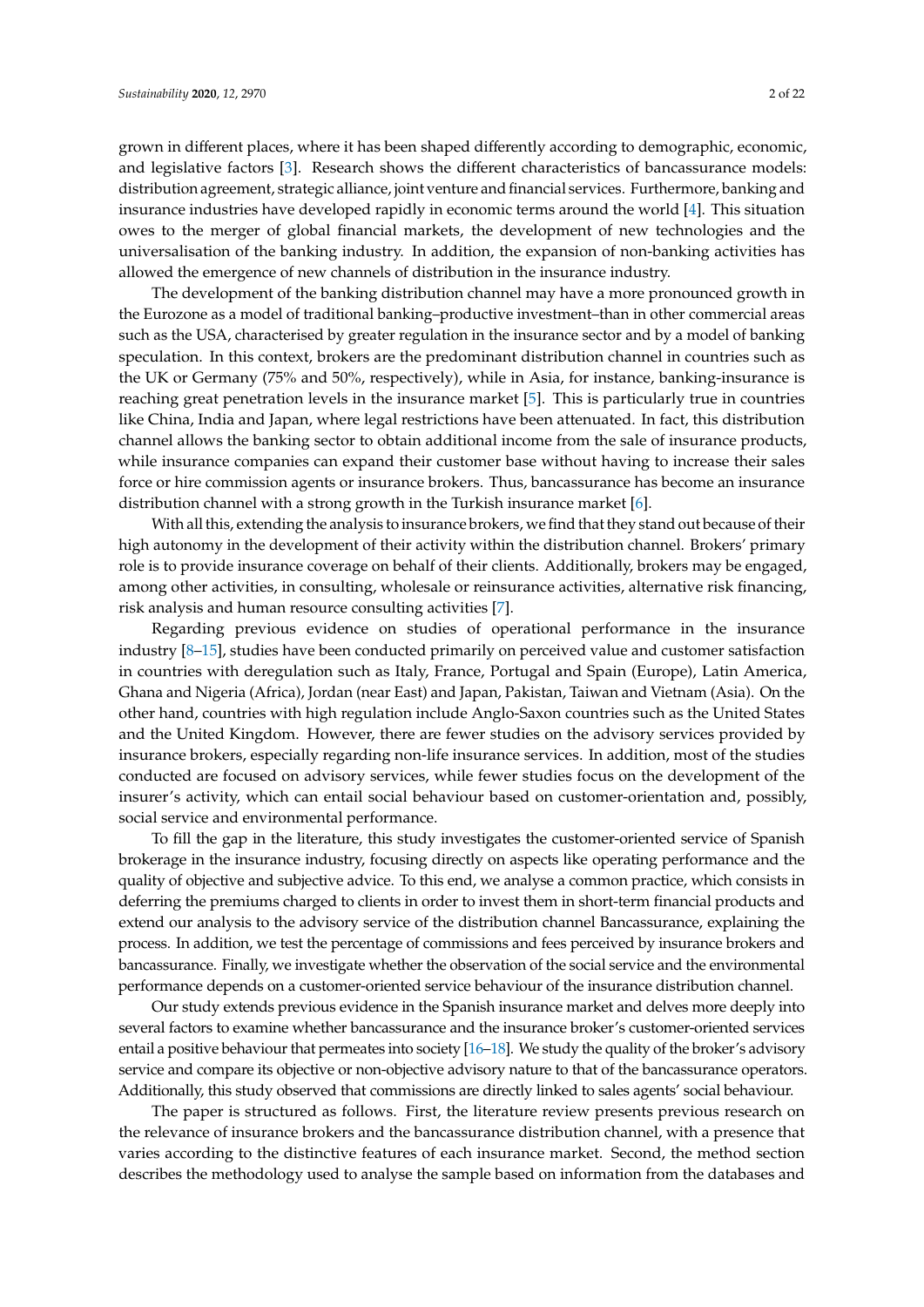the sector's annual reports consulted. The initial sample consists of 500 insurance brokerage firms in Spain included in the Iberian Balance Analysis System [SABI] database between 2013 and 2017. In this study, 500 large-size insurance broker firms configure the sample.

The documents consulted include the sector's annual reports on the activity developed by the bancassurance operators, informed by their respective statistical-accounting documents issued by the Directorate General for Insurance and Pension Funds, and the sector's annual reports on insurance brokers' activity. In both cases, information refers to the non-life business. Third, research results are explained. Finally, conclusions are presented.

## **2. Literature Review**

In this section, we present an overview of two important distribution channels in the insurance industry: the insurance broker and bancassurance.

#### *2.1. Insurance Broker*

Mediation in the insurance industry is subject to regulation in different countries in a context of free competition. Typically, a broker has contracts with a number of insurers and is compensated by way of commissions paid by the insurers who offer the coverage. As a general rule, when a broker agrees to sell a policy to a client and obtains a commission in return, the broker has a duty towards the client to act with reasonable care, skill and diligence.

In particular, in the German insurance market, insurance brokers may provide advisory service of higher quality and better suited to the needs of the clients than that of insurance agents. Thus, advisory services are influenced to some degree by the firm's size and the employment structure of insurance brokers, as well as by the degree of specialization on private clients [\[19,](#page-18-11)[20\]](#page-18-12). They can reach economies of scale and perform fixed cost investments in human capital and technology to easily gather information about product prices, performance and terms [\[21](#page-18-13)[,22\]](#page-18-14).

In the US insurance market, the brokerage segment of the industry is highly concentrated. The main differences between independent agents and brokers are size and the range and depth of services provided [\[23\]](#page-18-15). In general, brokers tend to service larger and more complicated business insurance needs. In this context, brokers' traditional role has been to find insurance for corporate clients, to negotiate the price and scope of coverage, and to advise clients on the design of their risk-management plan. In the USA, as in the UK and other European countries, brokers dominate the distribution of commercial insurance because these relatively deregulated and competitive environments allow them to influence insurers' choice and terms [\[24\]](#page-18-16). In Taiwan, some insurance brokers apparently sell insurance to high-risk customers so that more sales compensations can be earned by the broker [\[25\]](#page-18-17).

Since 2010, researchers have become interested in investigating how service providers engage in sustainability initiatives to increase profit, enhance customer satisfaction, strengthen the community and protect the environment. There are previous studies on services, especially on perceived value and customer satisfaction in Vietnam [\[26\]](#page-18-18). On the other hand, other studies examine the factors that determine the profitability of insurance brokers in a developing economy such as Ghana [\[27\]](#page-18-19). Thus, the types of advisory services and the collected premiums paid by the client to the insurance broker, for instance, are two of the issues discussed in this study.

Regarding the Spanish intermediary market, and in accordance with the Spanish financial system, the activity of insurance intermediaries is subject to a single supervisor: the Directorate General for Insurance and Pension Funds. In this manner, Law 26/2006 of July 17 regulates insurance mediation and private reinsurance [\[28\]](#page-19-0), where the compensation received by the broker from the insurance company will be in the form of commissions that are satisfied, on the one hand, through the payment of premiums to the insurer and, on the other hand, through fees the broker bills directly to the customer.

In this vein, the new Spanish Law on Private Mediation Insurance and Reinsurance states that intermediaries can only charge commissions and fees for insurance policies they have mediated, and forbids any other form of traditional remuneration such as production incentives (volume discount)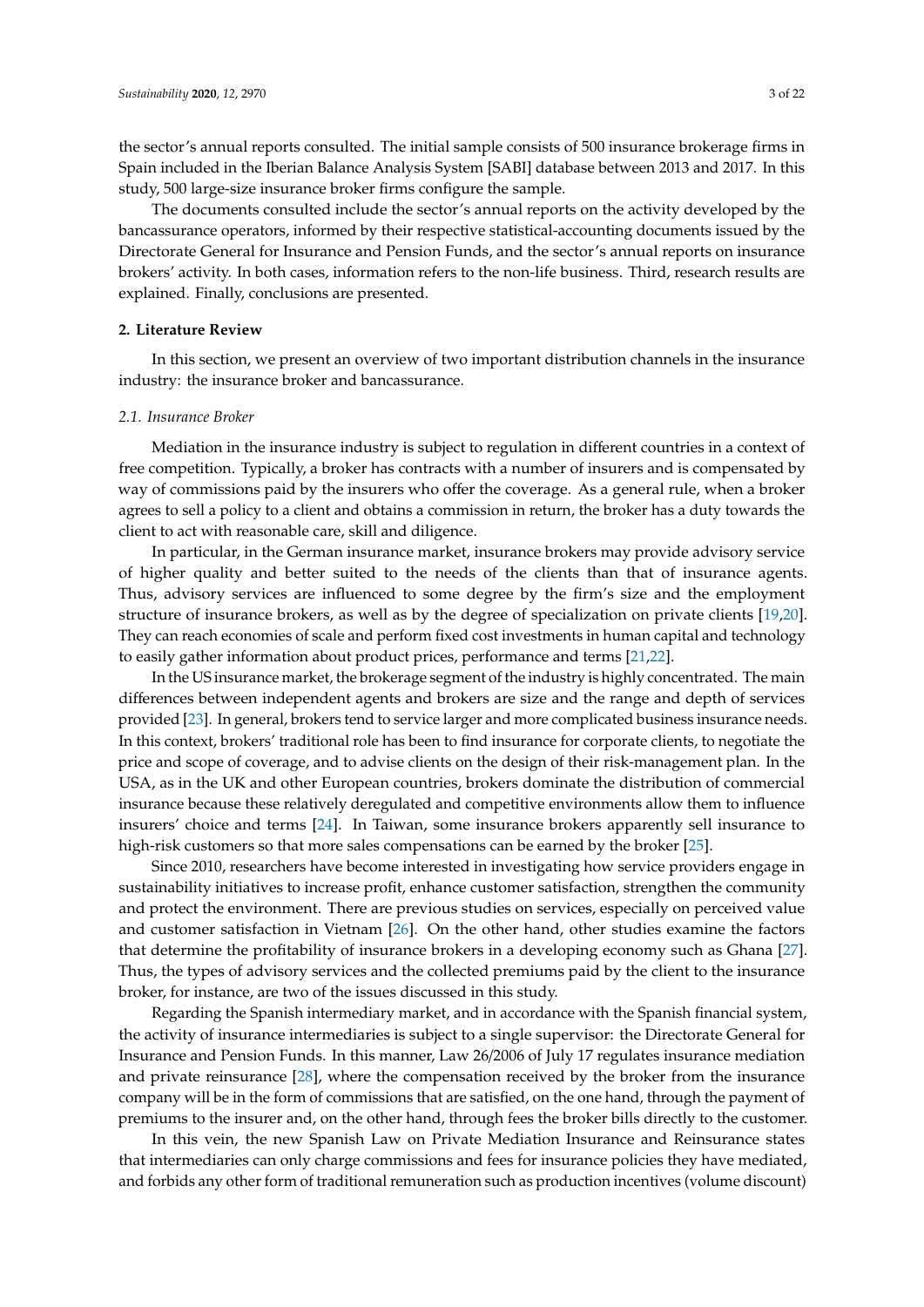or compensation for a good claims portfolio, as stated in Law 26/2006 of July 17, insurance mediation and private reinsurance [\[28\]](#page-19-0). Specifically, we focus on the possibility of deferring the payment to insurance companies of premiums collected from clients. In this case, the broker collects the premiums payable under the client's insurance policy but does not immediately send the funds to the insurance company. Instead, the broker waits until the end of the legal period (e.g., 50 days in Australia or 30 days in Spain) and uses this money in the meantime either to make business-related payments or invest in short-term assets in order to obtain an extra return.

In this line, and according to the methodology used in this work, several previous studies have analysed operational profitability and the different relevant factors in the insurance industry. These studies explore the joined and individual effect and power for some ratios on the roles of these factors such as customer needs, image, price, services and sustainability initiatives to increase profit, among others. These studies have focused on the insurance industry of different countries such as Ghana, Jordan, the United States, Nigeria, Pakistan, Taiwan and Vietnam. They are in line with the methodology used in this work, operating performance, which allows us to analyse alternative factors [\[7](#page-18-6)[–15\]](#page-18-8).

The following section presents the main channels of distribution, including bancassurance. This presentation compares bancassurance with the insurance broker.

#### *2.2. Bancassurance Distribution Channel*

Following the literature review in this section, we present some aspects treated by different authors on the importance of the bancassurance channel of distribution in various countries. Thus, in countries such as France, Italy, Spain, Portugal and Romania, bank branches have become the main distribution channel for life policies. However, in other countries such as the UK and Germany, insurance agents and brokers manage most of the insurance market [\[29](#page-19-1)[–31\]](#page-19-2). The French insurance market has a structured pension system that favours bancassurance's high position in the field of life and, to a lesser extent, in the non-life sector. In the life insurance market, products are very similar to banking products and there are high tax incentives that favour their rapid marketing through the banking channel [\[30\]](#page-19-3). In general, marginal costs for banks and the distribution of costs for insurers are lower than those involved in the agents' network. Finally, the sale of products of the non-life sector requires certain skills that differ from those necessary for the sale of savings products [\[32\]](#page-19-4).

Therefore, the existence of a lower intermediation in the business of non-life by the bancassurance could owe to the presence in these markets of strong alternative channels (agents and brokers) and to customers' perception that they are receiving personalised and objective advice. This objectivity contrasts with the service of the banking distribution channel, which depends on the companies whose products they have agreed to market. The banking channel presents a strong growth in some countries (e.g., Brazil, France, Italy, Portugal and Spain), while the regulatory situation of other countries such as the USA and Canada does not foster the same growth of the banking distribution channel [\[32\]](#page-19-4) (p. 11). Conversely, the German insurance market is characterised by a strong presence of agents, in both towns and cities, and a strong resistance to buying insurance products through banks. In the UK, this situation is the result of a strong tendency towards buying insurance products via the Internet and telephone sales. In this way, saving costs is not an incentive for bancassurance growth, especially in non-life insurance. In the Turkish insurance market, the significant growth of bancassurance responds to the high personal and financial information available to its customers. Thus, by having the opportunity to contact their customers at different times of their business relationship, the bank is able to provide insurance products according to customers' personal and professional needs. In addition, the bank provides insurance companies with a channel for the distribution of their insurance products, a situation that favours bancassurance's strong growth [\[6,](#page-18-5)[29–](#page-19-1)[32\]](#page-19-4). In Taiwan, the impact of bancassurance on service quality, corporate reputation and profitability increases with market maturity. Thus, service quality has a sustained effect on corporate reputation and therefore on profitability [\[26](#page-18-18)[,33\]](#page-19-5).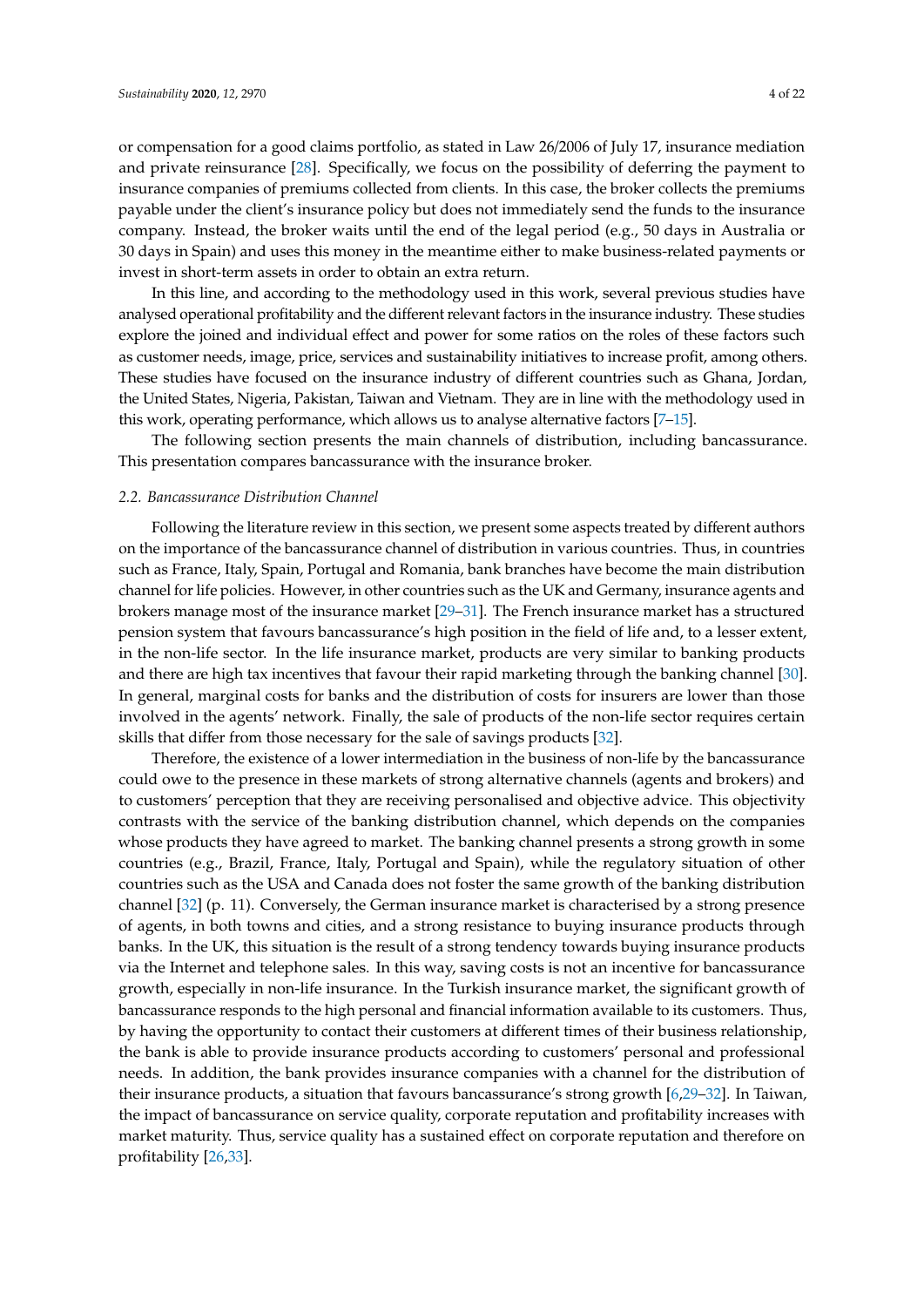Regarding the remuneration system of the bancassurance distribution channel, the agreement is based on a commercial contract between the financial institution and the insurance company; it is considered an agency contract [\[34\]](#page-19-6) (p. 26). Thus, among other aspects, the contract regulates the payment of commissions, as the main model is that of pure distributor. In this sense, the bank acts as an intermediary by offering products from the insurance company. The application of this model is part of the bank's real need to offer insurance products to its customers within its traditional activity. In general, this service is valued positively by customers who value the independence of the advisor [\[31\]](#page-19-2) (p. 409). However, it is a potential disadvantage for insurers, who will have little control over these customers, because there will be a closer relationship between the client and the banking entity. Thus, even though customers consider bancassurance a trusted advisor, measures should be established to limit banks' fees [\[34–](#page-19-6)[42\]](#page-19-7) (p. 25). In this way, a commission level of 20% on the premium could be established, but if the bank's commissions exceed this level, a protection mechanism should ensure that the client is informed about the commissions perceived by the bank [\[43](#page-19-8)[–45\]](#page-19-9). Additionally, in India, there are several factors that explain the need and subsequent development of bancassurance. The size of the country, a diverse population and the problems of connectivity in rural areas hinder insurance sales in this country. Therefore, bancassurance, through the local bank branch allows for an improved insurance offer for common people. Thus, bancassurance in India is necessary given the need for a well-resourced financial structure that allows the country to grow economically [\[3,](#page-18-2)[4\]](#page-18-3). With all this, bancassurance in the Spanish Insurance Market can act exclusively for a single insurance entity or for several insurance companies [\[16\]](#page-18-9) (pp. 43–45).

#### <span id="page-4-0"></span>**3. Hypotheses to be Tested and Research Design**

This study was conducted in three stages: First, a review of literature on advisory service of the bancassurance distribution channel; objective and subjective advice and customer-oriented service was carried out in order to identify the relationship between these dimensions, the positive behaviour of the sustainable insurance brokerage and their effects on society. Second, a primary qualitative method was employed to build the sample based on the objectives of this study. Finally, a quantitative method was employed to analyse the data of the sample in order to test the hypotheses using statistical techniques.

Based on literature [\[24,](#page-18-16)[25,](#page-18-17)[35,](#page-19-10)[37,](#page-19-11)[46,](#page-19-12)[47\]](#page-19-13), an analytical framework is presented to examine the relationship between the advisory service of the distribution channel bancassurance and objective and subjective advice on the one hand, and customer-oriented service on the other hand, and the way positive behaviour of the sustainable insurance brokerage would reach society (Figure [1\)](#page-5-0). Drawing on cited literature, the author examines the image of the advisory service of the distribution channel including insurance broker and bancassurance, objective and subjective advice, customer-oriented service and the sustainable insurance brokerage, which may lead to positive behaviour that could potentially reach society.

- The advisory service of the distribution channel: insurance broker and bancassurance evaluates customer perception of the advisory service provided by the broker and banks' services.
- Objective and subjective advice: describes the form of the selection of risks and the information provided by the intermediary.
- Customer-oriented Service: evaluates the extent of customers' positive perception of the benefits of insurance coverage and the value of insurance services.
- Sustainable insurance brokerage: measures sustainable services that satisfy customers' needs.
- Positive behaviour: evaluates the client's perception of the payment of insurance premiums within the established deadlines to the insurance companies.
- Reaching society associates: a positive behaviour towards the customer with its benefits for society.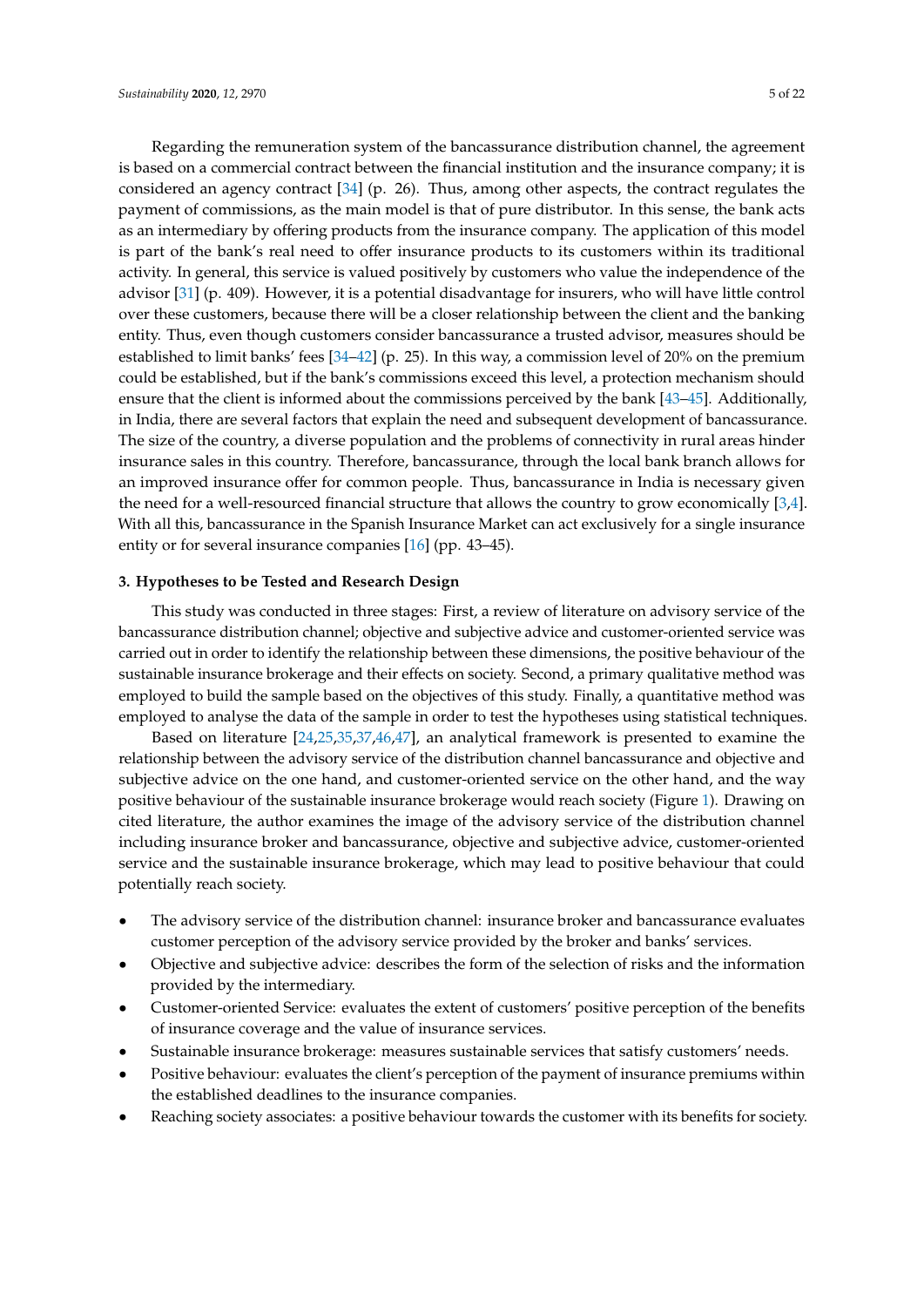<span id="page-5-0"></span>

**Figure 1.** The customer-oriented process of intermediation: author proposal based on the literature review.

Considering previous theoretical arguments and empirical evidence from the "Insurance distribution channels" section, we present the following hypotheses:

The first hypothesis is related to the linkage between the customer-oriented service and positive behaviour that reaches society. As found in the cited empirical literature, perceived customer-oriented service is strongly correlated with sustainable insurance brokerage [\[48](#page-19-14)[–56\]](#page-20-0). We expect the existence of social and sustainable behaviours and operations producing goods and services that satisfy customer needs and significantly improve social and environmental performance [\[37\]](#page-19-11).

In order to test H1, we take into account the customer-oriented behaviour of Spanish broker firms in the insurance industry. Previous literature (Directive 2002/92/EC, paragraph 4.a) shows that a determinant of this activity is the quick transferral of the collected premiums-paid by the client to the broker–to the insurance company lest there is an incident that has to be managed by the insurance company [43–45]. Thus, this relevant issue that affects the insurance broker is the management of intermediate premiums collection. The activity of an insurance broker is characterised by a high autonomy, which could imply higher administrative costs than those borne by another type of agent in the insurance mediation market. Therefore, the insurance broker that manages the collection of  $\Gamma$  Considering previous theoretical arguments arguments arguments arguments and  $\Gamma$ distribution channels" section, we present the following hypotheses: the premiums of the clients could compensate these administrative costs by looking for a financial return [\[17](#page-18-20)[,18](#page-18-10)[,43–](#page-19-8)[45\]](#page-19-9).

Hypothesis 1 (H1). The broker has a customer orientation in the management of the policies of his or her clients,  $w$ hich has a positive effect on society. Therefore, sustainable insurance brokerage would be encouraged.

The second hypothesis focuses on the analysis of structural variables. In this way, the influence of structural variables such as size on the quality of advisory services is tested, showing that advisory services are influenced to some degree by insurance brokers' firm size. Size works as an indicator of their degree of specialization on private clients and depth of the quality of the services provided. As a result, large companies broker the most complex and highest risks, while small companies deal with lower risks [20,21,25]. Service quality has been recognized as an important factor that leads [to t](#page-18-12)he differentiation of services and products and the achievement of competitive advantages; in particular, it is closely related to firm profitability and performance in the service sector [11,46,47]. The quality of the service should be emphasised in order to sustainably develop that which has a positive effect on  $\rm{score}$  [26].

**Hypothesis 2 (H2).** The structural variable size positively influences the quality of the service provided by the *insurance broker to his or her clients.*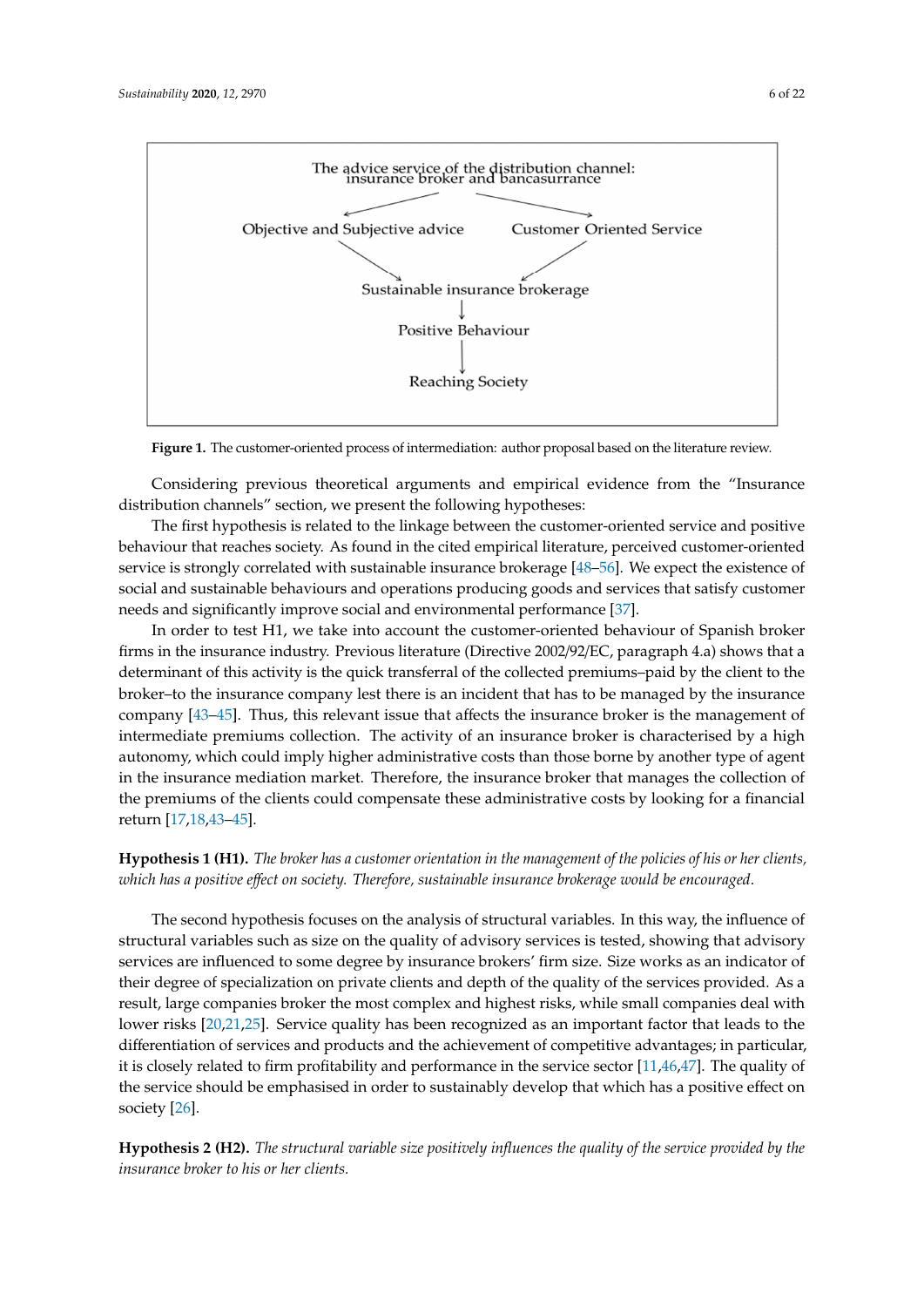Regarding the third hypothesis, we analyse how the quality of the non-objective advisory service favours the sustainability of the banking industry. To be sustainable, service providers must satisfy consumers´ needs lest they become redundant and economically irrelevant [\[35\]](#page-19-10). Empirical literature studies indicate that quality and price significantly influence customer satisfaction in service sectors including financial services [\[29,](#page-19-1)[55](#page-20-1)[–62\]](#page-20-2). Customer satisfaction plays an important role in business strategy and acts as a key factor in the sustainable development of the companies [\[26](#page-18-18)[,37\]](#page-19-11).

**Hypothesis 3 (H3).** *The sustainability experienced by the banking industry is motivated by the quality of the advisory service of bancassurance towards its clients.*

# **4. Sample and Methodology**

## <span id="page-6-1"></span>*4.1. Data and Sample Selection*

This section explains the sample used in this study. In Spain, the market for insurance intermediaries has been traditionally characterised by the presence of small enterprises. Nowadays, and as a consequence of globalisation, large insurance-mediation companies have appeared in the Spanish market. As a result, large companies broker the most complex and highest risks, while small companies deal with lower risks. The sample is made up of large insurance brokers. This choice increases the reliability of the statistical inferences that can be obtained, given that it includes more data that can be optimally measured regarding the quality of the advisory service as well as its suitability to customers' needs.

Table [1](#page-6-0) presents a comparison of the mediation sector during the following years, from 2013 to 2017. The data presented have been obtained from the statistical accounting documentation of the Directorate General for Insurance under the Ministry of Economy and Finance of Spain. Thus, with respect to linked bancassurance operators, the data indicates a reduction of the number of operators from 53 in 2013 to 49 in 2017. This negative result implies an 8.16% decrease. However, the evolution of the other mediators yields the following data regarding the number of mediators: Insurance Brokers obtain a positive increase of 7.70% and insurance agents present a negative trend of −11.62%.

With all this, the determinants of this situation could be the change of productive cycle produced by the economic crisis, the competition of other mediators and the reorganisation of the Spanish banking sector immersed in processes of merger that affected the different bancassurance operators. In addition, the situation caused banks to sell their insurance business to insurance companies in order to obtain capital gains that might compensate their negative bank balances.

| <b>Insurance Mediators Spanish Markets</b> | 2013          | 2017   | <b>Difference</b> | $\frac{0}{0}$ |
|--------------------------------------------|---------------|--------|-------------------|---------------|
| Insurance Brokers                          | 3038          | 3272   | 234               | 7.70%         |
| <b>Insurance Agents</b>                    | 86,042        | 76,044 | $-9998$           | $-11.62%$     |
| Bancassurance operators                    | 53            | 49     | $-4$              | $-8.16%$      |
| <b>Total Insurance Mediators</b>           | 89.133        | 79.365 | -9768             | $-12.08%$     |
| $\sim$                                     | $\sim$ $\sim$ |        |                   |               |

<span id="page-6-0"></span>**Table 1.** Comparison of insurance mediators in the Spanish market from 2013 to 2017.

Source: own elaboration.

Our initial sample comprised 500 insurance broker firms in Spain included in the SABI database from 2013 to 2017. Thus, our temporary horizon covers one crisis year and four post-crisis years. We consider a crisis year any year when Spain had a negative gross domestic product (GDP).

For a broker firm to remain in the final sample, it needs to meet the criteria shown in Table [2,](#page-7-0) so the *customer-oriented responsibility ratio* can be computed for that year. The necessary economic and financial information for this research comes from the SABI database. SABI dataset is released by Bureau van Dijk Electronic Publishing.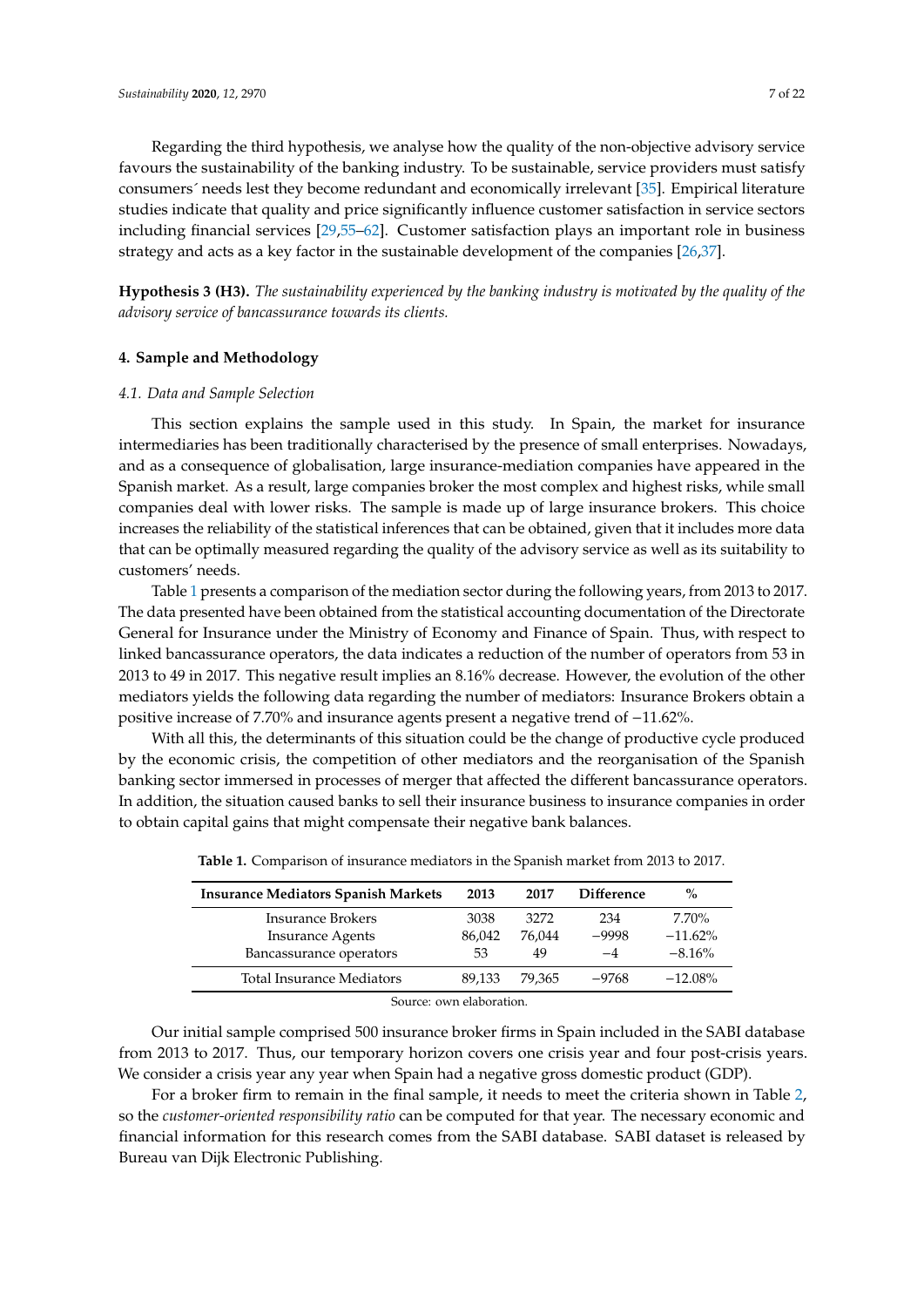<span id="page-7-0"></span>

| <b>Observations</b>                                                                             |       |  |  |  |  |  |
|-------------------------------------------------------------------------------------------------|-------|--|--|--|--|--|
| Initial Sample                                                                                  | 500   |  |  |  |  |  |
| Companies whose information on financial income and sales is not available in the Sabi database | (103) |  |  |  |  |  |
| Final Sample                                                                                    | 397   |  |  |  |  |  |
| Source: own elaboration                                                                         |       |  |  |  |  |  |

**Table 2.** Sample selection process.

#### *4.2. Descriptive Characteristics of the Sample*

Table [3](#page-8-0) shows some characteristics of the firms in the sample according to the valuation periods. As explained in the Section [4.1.](#page-6-1), if a broker firm systematically defers the premiums charged to its clients in order to invest in short-term financial assets, that firm is expected to have a high financial income. We proxy the (non) customer-oriented behaviour of insurance brokers through a *customer-oriented responsibility ratio*, computed as financial income divided by sales. At the end of each natural year all the firms in the sample were ranked on their *customer-oriented responsibility ratio.* The sample was then divided into three *customer-oriented responsibility ratio* groups based on the breakpoints for the bottom 30% (*Low*), middle 40% (*Medium*), and top 30% (*High*). Therefore, for a natural year, the *Low* group comprises the 30% of the insurance brokers with the best customer-oriented service behaviour, whereas the *High* group comprises the 30% of the insurance brokers with the worst customer-oriented service behaviour. Table [3](#page-8-0) exhibits the summary statistics for the full sample (Panel A), *Low* (Panel B) and *High* (Panel C) *customer-oriented responsibility ratio* groups of insurance brokers. In order to avoid any bias caused by extreme values, we show the median values for all the variables except for the sample size, which is defined as the number of insurance brokers in the group.

The comparison between *Low* (best customer-oriented responsibility) and *High* (worst customer-oriented responsibility) customer-oriented responsibility ratio group samples (Panel B and C, respectively) shows some interesting features. For example, firms in Panel C are bigger than firms in Panel B. As a consequence, sales and financial income of firms in Panel C are also greater than sales and financial income of firms in Panel B. If a broker's business operations are similar regardless of firm size, then a similar ratio of financial income divided by sales would be expected for both groups. However, this ratio is larger for firms in Panel C than for firms in Panel B, except in the year 2013, when the ratio is higher in the Panel B. From our point of view, this evidence is consistent with the fact that large broker firms have enough resources to deal with the risk of holding onto premiums collected from clients for the maximum period allowed. Therefore, large broker firms have more incentives to delay forwarding the payment of the premiums to the insurance company than small broker firms, which could suffer financial distress in the event of an incident. Consistent with this evidence, several authors find that brokers' advisory services are influenced to some degree by firm size and quality service [\[21](#page-18-13)[,26](#page-18-18)[,27\]](#page-18-19).

To test hypothesis 3, we used the annual reports of the sector, which collect the activity developed by the bancassurance operators based on these operators' statistical-accounting documents, issued by the Directorate General for Insurance and Pension Funds. In addition, we have consulted the financial and accounting database of insurance brokerage companies, in accordance with the definition given by the Law 26/2006 of 17 July on mediation of private insurance and reinsurance [\[28\]](#page-19-0). The sample includes companies whose accounts are in the mercantile register, according to information obtained from the database consultation Iberian Balance Analysis System (IBAS). Finally, in order to present more precise results with regard to the activity of the insurance intermediaries, we analyse a sample with the branches that have the greatest turnover in the non-life business. In 2012, the volume of non-life business brokered by the linked bancassurance operator in the Spanish insurance market was 13% [\[17\]](#page-18-20). In addition, we study the median values of premium variables and commissions for both the total production and the new production of the linked bancassurance operator and the insurance brokerage company.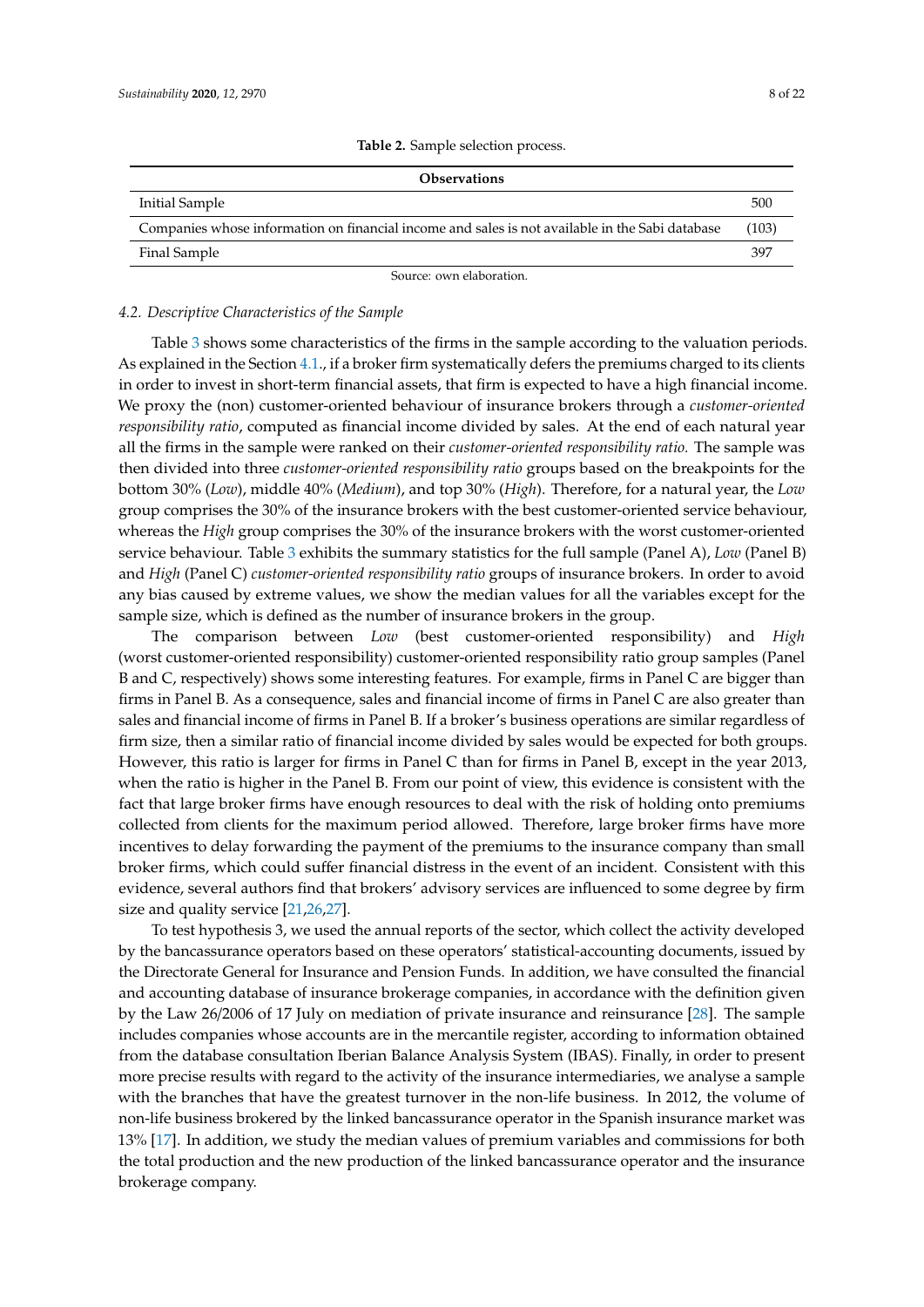| Year                                                  | 2013                                                | 2014    | 2015    | 2016    | 2017    |  |  |
|-------------------------------------------------------|-----------------------------------------------------|---------|---------|---------|---------|--|--|
| Panel A: Full Sample                                  |                                                     |         |         |         |         |  |  |
| Sample size                                           | 397                                                 | 397     | 397     | 397     | 397     |  |  |
| No. of employees                                      | 20.34                                               | 20.96   | 21.3    | 23.01   | 25.27   |  |  |
| Total assets (thousand $\epsilon$ )                   | 1704.89                                             | 1801.75 | 1872.17 | 2024.31 | 2091.39 |  |  |
| Sales (thousand $\epsilon$ )                          | 1372.42                                             | 1552.49 | 1703.07 | 1885.49 | 2035.51 |  |  |
| Financial income (thousand $\epsilon$ )               | 30.54                                               | 27.06   | 20.34   | 20.31   | 45.67   |  |  |
| Customer-oriented responsibility ratio (%)            | 2.23                                                | 1.74    | 1.19    | 1.08    | 2.24    |  |  |
|                                                       | Panel B: Low customer-oriented responsibility ratio |         |         |         |         |  |  |
| Sample size                                           | 119                                                 | 119     | 119     | 119     | 119     |  |  |
| No. of employees                                      | 9.33                                                | 11.83   | 12.82   | 13.34   | 15.47   |  |  |
| Total assets (thousand $\epsilon$ )                   | 300.80                                              | 348.43  | 409.78  | 457.10  | 520.26  |  |  |
| Sales (thousand $\epsilon$ )                          | 210.27                                              | 307.49  | 412.37  | 462.61  | 506.80  |  |  |
| Financial income (thousand $\epsilon$ )               | 10.31                                               | 5.44    | 0.46    | 0.23    | 00.00   |  |  |
| Customer-oriented responsibility ratio (%)            | 4.90                                                | 1.77    | 0.11    | 0.05    | 0.00    |  |  |
| Panel C: High customer-oriented responsibility ratio  |                                                     |         |         |         |         |  |  |
| Sample size                                           | 119                                                 | 119     | 119     | 119     | 119     |  |  |
| No. of employees                                      | 20.57                                               | 20.75   | 21.25   | 21.55   | 22.14   |  |  |
| Total assets (thousand $\epsilon$ )                   | 700.25                                              | 713.18  | 694.95  | 764.36  | 844.60  |  |  |
| Sales (thousand $\varepsilon$ )                       | 415.13                                              | 372.13  | 363.65  | 372.13  | 415.13  |  |  |
| Financial income (thousand $\epsilon$ )               | 14.60                                               | 17.82   | 16.09   | 17.89   | 44.18   |  |  |
| Customer-oriented responsibility ratio $\binom{0}{0}$ | 3.94                                                | 4.81    | 4.42    | 5.12    | 10.64   |  |  |

<span id="page-8-0"></span>**Table 3.** Summary statistics for the full sample of insurance brokers and classified by Low and High customer-oriented responsibility ratio.

Notes: (i) The *Customer-oriented responsibility ratio* is computed as financial income divided by sales. (ii) Low customer-oriented responsibility ratio group comprises 30% of the firms in the sample with the lowest customer-oriented responsibility ratio. (iii) High customer-oriented responsibility ratio group comprises 30% of the firms in the sample with the highest customer-oriented responsibility ratio. Source: own elaboration.

Next, in Sections [4.3](#page-8-1) and [4.4,](#page-9-0) we present the methodology for the study of the univariate model and the multivariate model, respectively.

#### <span id="page-8-1"></span>*4.3. Estimation of Accounting Ratios to Measure Operating Performance of the Insurance Brokers*

Given the size of our sample, we employ nonparametric tests in order test the significance of conventional operating performance in order to compute the *Customer-oriented responsibility* by the insurance brokers in the insurance industry. Specifically, as the nonparametric test, we employ Wilcoxon signed-rank test. As found in the cited empirical literature, Table [4](#page-9-1) summarises the empirical proxies we used in order to measure operating performance [\[14,](#page-18-22)[18,](#page-18-10)[49,](#page-19-15)[50\]](#page-19-16). Some comments should be made regarding the computation of the empirical proxies.

A common way to measure profitability is the use of return on sales (ROS), return on assets (ROA), and return on equity (ROE), which refer to earnings before interest and tax (EBIT) by sales, assets and equity, respectively. In computing sales efficiency (SALEFF) and income efficiency (INEFF), we deflate the sales revenue and income data, respectively, using the appropriate Gross Domestic Product (GDP) deflator.

As a consequence of the well-known asymmetry of accounting ratios, and as is common in the literature, we calculate the median of each variable for the full sample and groups formed as stated above. We test whether the median difference in variable values between the *High* and *Low* customer-oriented responsibility ratio groups is zero. In order to measure the statistical significance of the change in the variables we run the Wilcoxon signed-rank test. The Wilcoxon signed ranges test is a non-parametric test used to compare the average range of two related samples and determine the existence of differences between them. It is used as an alternative to Student's t-test when the normality of these samples cannot be assumed. It is a non-parametric comparison test of two related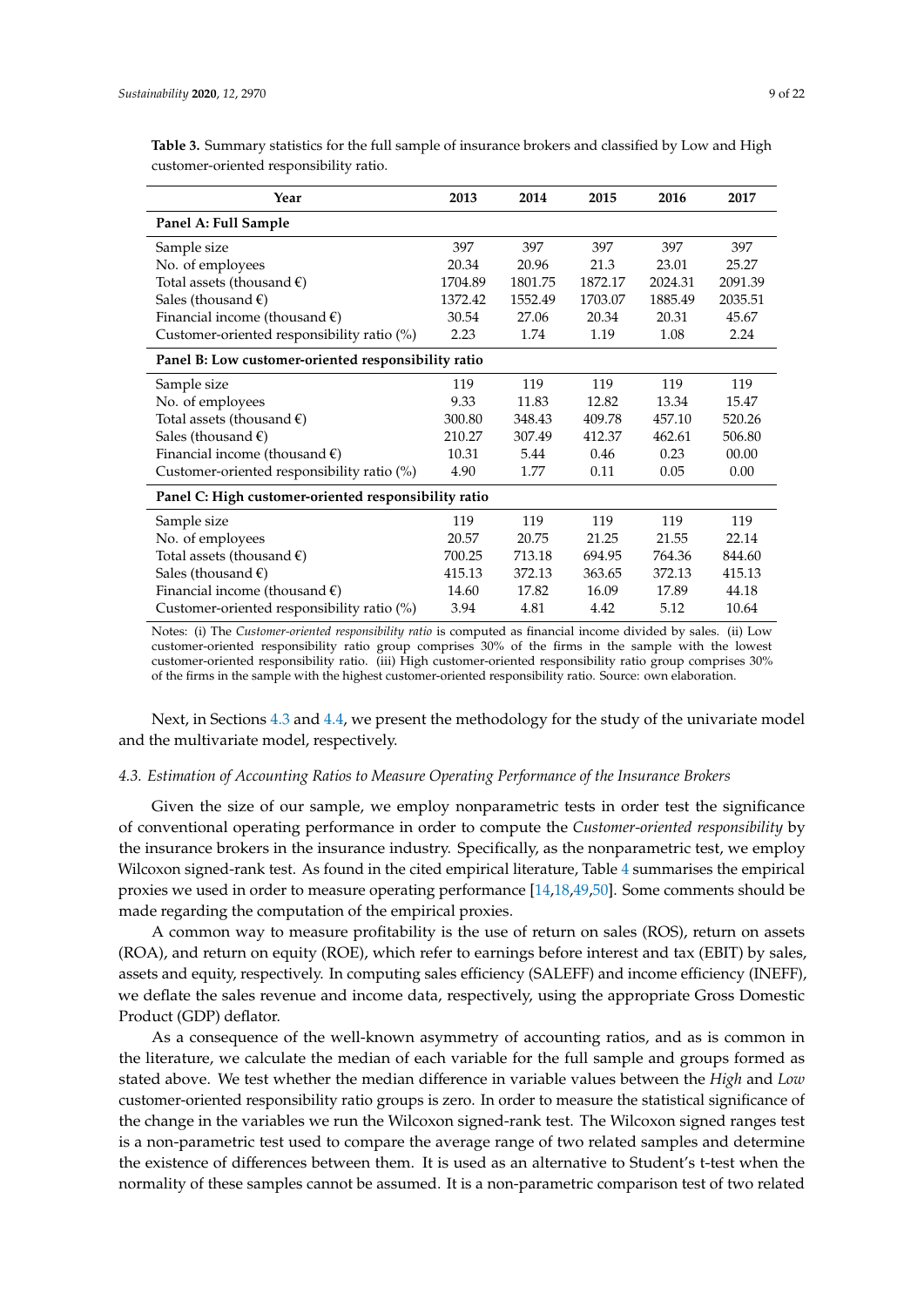samples and therefore does not need a specific distribution. Rather, we use the ordinal level of the dependent variable, which is used to compare two related measurements and to determine whether the difference between them owes to the statistical significance of the difference [\[14](#page-18-22)[,51\]](#page-19-17).

| <b>Proxies</b>                               | Measurement                            | <b>Characteristics</b> |  |  |  |  |  |
|----------------------------------------------|----------------------------------------|------------------------|--|--|--|--|--|
| Return on assets (ROA)                       | $=$ EBIT/Average total assets          | Profitability          |  |  |  |  |  |
| Return on equity (ROE)                       | $=$ EBIT /Average total equity         | Profitability          |  |  |  |  |  |
| Return on sales (ROS)                        | $=$ EBIT/Sales                         | Profitability          |  |  |  |  |  |
| Sales efficiency (SALEFF)                    | $=$ Real sales/Total employment        | Operating efficiency   |  |  |  |  |  |
| Size (SIZE)                                  | $=$ Total Assets                       | <b>Size</b>            |  |  |  |  |  |
| Income efficiency (INEFF)                    | $=$ EBIT/Total employment              | Employment             |  |  |  |  |  |
| Total employment (EMPL)                      | = Total number of employees            | Employment             |  |  |  |  |  |
| Total debt to total assets (TDTA)            | $=$ Total debt/Total assets            | Leverage               |  |  |  |  |  |
| Current assets to current liabilities (CACL) | $=$ Current assets/current liabilities | Liquidity              |  |  |  |  |  |
| Source: own elaboration.                     |                                        |                        |  |  |  |  |  |

<span id="page-9-1"></span>**Table 4.** Summary Economic characteristics, measurement and proxies examined for insurance brokers.

# <span id="page-9-0"></span>*4.4. Panel Data Regression Analysis Estimates of the Customer-Oriented Responsibility Ratio for the Full Sample*

Based on the hypotheses developed in Section [3,](#page-4-0) we panel data regression analysis methodology in order to analyse the relationship between firm operating performance and customer-oriented responsibility [\[52–](#page-19-18)[70\]](#page-20-3). We proxy operating performance through Return on Sales (ROS), Return on Assets (ROA) and Return on Equity (ROE) measures. In addition, we employ Leverage, Liquidity, Total Assets and Sales as control variables following the majority of the studies measuring the effect of firm size on profitability since the seminal work by Simon [\[52\]](#page-19-18), which shows a positive relationship between firm size and profitability [\[63](#page-20-4)[–73\]](#page-20-5).

Therefore, we run the regression model in Equations (1) and (2):

$$
R_{it} = \alpha_i + \beta_1 \text{ CUSit} + \beta_2 \text{ LEVit} + \beta_3 \text{ LIQit} + \beta_4 \text{ SIZE}_{it} + \varepsilon_{it},\tag{1}
$$

$$
R_{it} = \alpha_i + \beta_1 \text{ CUSit} + \beta_2 \text{ LEVit} + \beta_3 \text{ LIQit} + \beta_4 \text{ SALES}_{it} + \varepsilon_{it},\tag{2}
$$

where *Rit* stands for the operating performance proxies (ROA, ROE, ROS) of firm *i* in the year *t*, *CUSit* is the customer-oriented responsibility of the insurance broker firm *i* in year *t*, *LEVit* is the Leverage of the insurance broker firm *i* in year *t, LIQi*t is the Liquidity as Current assets/current liabilities (of the insurance broker firm *i* in year *t*, *SIZEit* is the log of Total Assets of firm *i* in year *t*, and *SALESit* is the log of the sales of firm *i* in year *t*. Heteroskedasticity has been corrected using the Prais–Winsten methodology [\[71](#page-20-6)[–73\]](#page-20-5).

All the variables were organized in a balanced panel database, which was analysed by applying models with fixed effects and with random effects. Panel data comprises data sets consisting of multiple observations for each sampling unit. By using panel data, we can get better estimations, and we can test more sophisticated behavioural models, with less restrictive assumptions. Working with panel data allows the use of various techniques to estimate models with specific effects. The cross-sectional or cross-temporal specific effects can be identified and analysed by using techniques for fixed effects and random effects [\[71–](#page-20-6)[73\]](#page-20-5).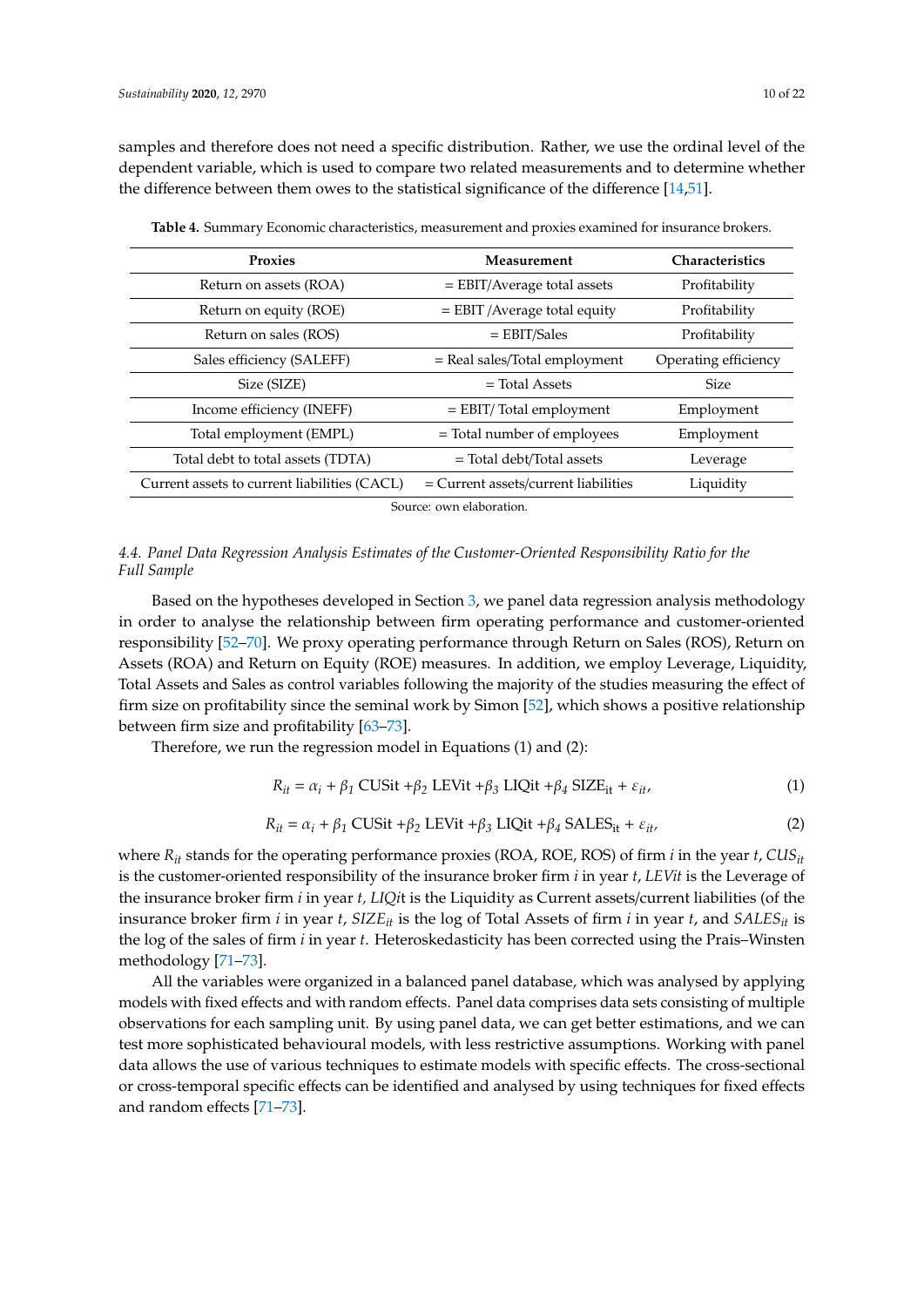## **5. Results**

#### <span id="page-10-0"></span>*5.1. Univariant Analysis Results*

In this section, we present the results obtained from the testing of hypotheses 1, 2 and 3. Table [5](#page-11-0) presents the results obtained from the validation of hypotheses 1 and 2. Thus, Table [5](#page-11-0) exhibits the median values for *Low* customer-oriented responsibility ratio broker firms (best customer-oriented behaviour) in Panel A, *High* customer-oriented responsibility ratio broker firms (worst customer-oriented behaviour) in Panel B and median differences for each variable we employed to proxy operating performance from 2013 to 2017 (Panel C).

We observe the presence of slightly significant evidence when using ROA and ROE. However, we find that ROS median values are significantly higher for *High* customer-oriented responsibility ratio firms than for *Low* customer-oriented responsibility ratio firms in three of the five years of our horizon of study (see Panel C). We also find that *High* customer-oriented responsibility ratio firms (firms with the worst customer-oriented behaviour) are statistically more efficient (see INEFF variables) and not as efficient (SALEFF and EMPL variables), have a lower leverage (TDTA) and a better liquidity position than *Low* customer-oriented responsibility ratio firms. These results are consistent throughout the period studied. The observed results are similar to those obtained by previous research [\[19,](#page-18-11)[20,](#page-18-12)[23\]](#page-18-15); our evidence suggests that firms belonging to the *High* customer-oriented responsibility ratio group are able to reap economies of scale in the intermediation process [\[19,](#page-18-11)[20\]](#page-18-12). Thus, structural variables such as size and number of employees could influence the quality of advisory services [\[10,](#page-18-23)[11](#page-18-21)[,62](#page-20-2)[–70,](#page-20-3)[74–](#page-20-7)[81\]](#page-21-0). The structural variable size is the main distinction between brokers and other agents but also the range and depth of services provided; generally, brokers tend to service larger and more complex business insurance needs [\[23](#page-18-15)[–25,](#page-18-17)[27\]](#page-18-19).

On the other hand, the results obtained are in line with other studies [\[17–](#page-18-20)[20](#page-18-12)[,44\]](#page-19-19) that suggest that insurance brokers pursue a financial return by enduring a higher administrative cost in premium collection management of the different policies. This behaviour would be more common in large companies. In many cases, transferring the collection of receipts to the insurance company would expedite the processing in the event of the loss and could save brokers administrative resources. However, in the management of big risks implied by the collection of large premiums, the transfer of confidential data such as bank details to the insurance company would be a cost to the broker that is difficult to quantify. This situation is reversed for small companies that could be interested in transferring the management of premium collection to the insurance company in order not to have to assume costs of management such as personnel and facilities that would add to responsibilities such as the coverage of the claim if payment of the premium is not made effective.

Therefore, we observe that, for Low customer-oriented responsibility ratio firms, brokers have a positive customer-oriented behaviour in the management of their clients' policies, which has a positive effect on society [\[82–](#page-21-1)[85\]](#page-21-2). This issue is very relevant, because not deferring the payment of premiums leads to insurance companies paying claims to the client more quickly, which would favour a better economic coverage of the risk and would have a positive effect that would reach society. As a result, this positive behaviour could be perceived as a customer-oriented service strongly correlated with sustainable insurance brokerage [\[26,](#page-18-18)[82–](#page-21-1)[84\]](#page-21-3). On the other hand, the large size and high number of employees of brokers with *High* customer-oriented responsibility could positively influence the quality of advisory services [\[19,](#page-18-11)[20,](#page-18-12)[23–](#page-18-15)[25\]](#page-18-17).

In this way, the service quality has been recognized as an important factor that leads to the differentiation of services and products and the achievement of competitive advantages [\[26](#page-18-18)[,36](#page-19-20)[,37,](#page-19-11)[46\]](#page-19-12); in particular, it is closely related to firm profitability and performance in the service sector [\[7](#page-18-6)[,10,](#page-18-23)[53,](#page-19-21)[54\]](#page-20-8).

Finally, the broker must consolidate the relationship with the client by monitoring production, billing, collection and claim. The global nature of the management process allows for a better service to the clients, thus generating an important added value for the broker that turns into customer-oriented service and society-oriented behaviour [\[26,](#page-18-18)[50,](#page-19-16)[55](#page-20-1)[,56](#page-20-0)[,84](#page-21-3)[,85\]](#page-21-2).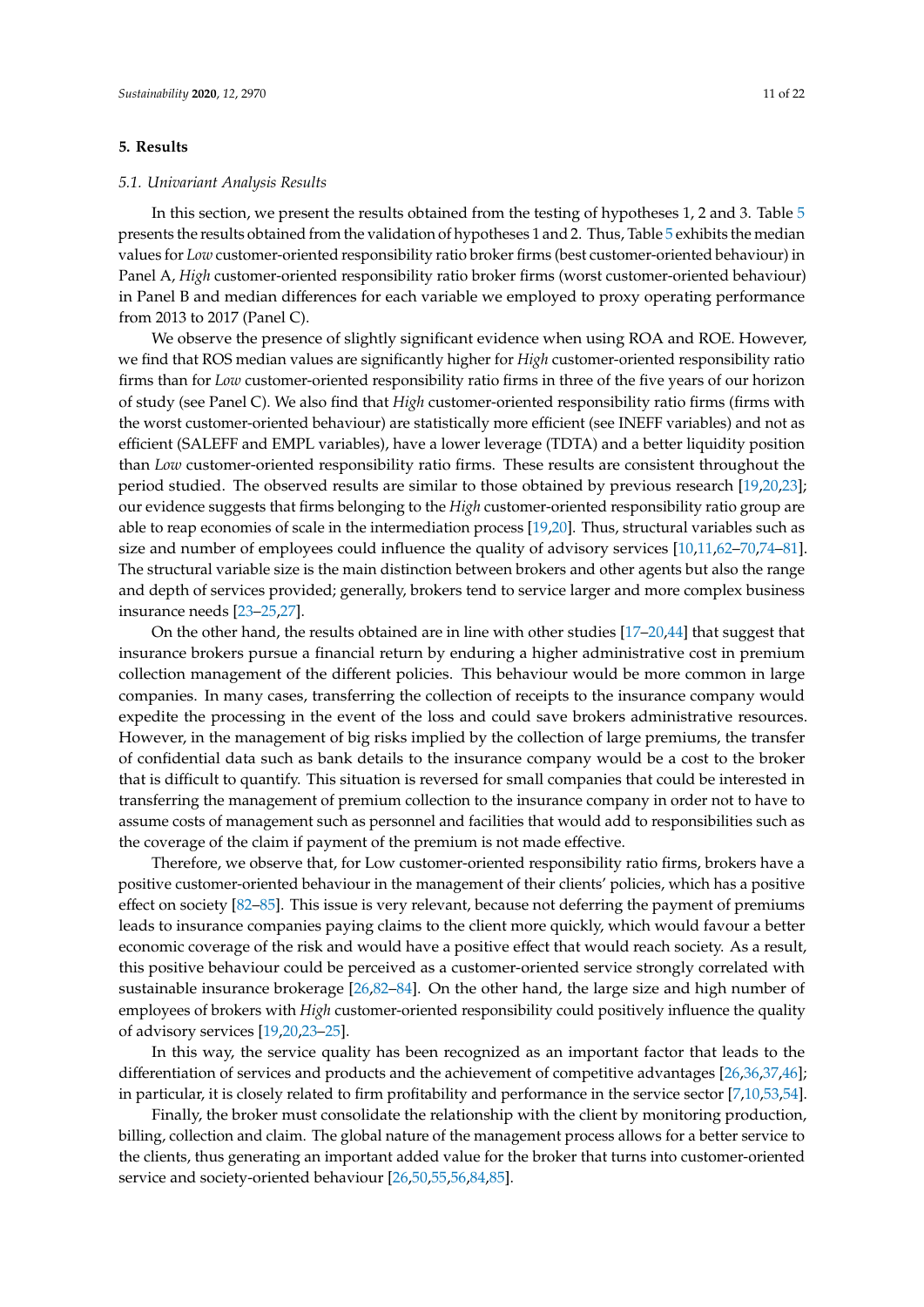|                                                               | 2014<br>2013 |                                                          | 2015       | 2016        | 2017            |  |
|---------------------------------------------------------------|--------------|----------------------------------------------------------|------------|-------------|-----------------|--|
| Panel A:                                                      |              | Low customer-oriented responsibility ratio group         |            |             |                 |  |
| <b>ROA</b>                                                    | 0.01         | 0.01                                                     | 0.01       | 0.01        | 0.00            |  |
| <b>ROE</b>                                                    | 0.01         | 0.03                                                     | 0.04       | 0.04        | 0.04            |  |
| <b>ROS</b>                                                    | 0.11         | 0.11                                                     | 0.12       | 0.12        | 0.15            |  |
| <b>SALEFF</b>                                                 | 79.65        | 80.39                                                    | 95.24      | 90.92       | 102.60          |  |
| <b>INEFF</b>                                                  | 9.91         | 9.23                                                     | 10.96      | 13.68       | 14.51           |  |
| <b>EMPL</b>                                                   | 4.00         | 5.00                                                     | 6.00       | 5.00        | 6.00            |  |
| <b>TDTA</b>                                                   | 0.04         | 0.54                                                     | 0.60       | 0.44        | 0.57            |  |
| CACL                                                          | 1.25         | 1.28                                                     | 1.48       | 1.50        | 1.59            |  |
| Panel B:<br>High customer-oriented responsibility ratio group |              |                                                          |            |             |                 |  |
| <b>ROA</b>                                                    | 0.02         | 0.02                                                     | 0.02       | 0.02        | 0.02            |  |
| <b>ROE</b>                                                    | 0.03         | 0.03                                                     | 0.03       | 0.03        | 0.03            |  |
| <b>ROS</b>                                                    | 0.18         | 0.17                                                     | 0.17       | 0.22        | 0.19            |  |
| <b>SALEFF</b>                                                 | 100.97       | 101.13                                                   | 110.13     | 111.49      | 108.53          |  |
| <b>INEFF</b>                                                  | 16.96        | 17.90                                                    | 16.72      | 18.14       | 19.18           |  |
| <b>EMPL</b>                                                   | 7.00         | 6.50                                                     | 7.00       | 6.00        | 7.00            |  |
| <b>TDTA</b>                                                   | 0.02         | 0.27                                                     | 0.25       | 0.21        | 0.21            |  |
| <b>CACL</b>                                                   | 2.46         | 2.57                                                     | 3.13       | 3.30        | 3.61            |  |
| Panel C:                                                      |              | (High-Low) customer-oriented responsibility ratio groups |            |             |                 |  |
| <b>ROA</b>                                                    | $a$ 0.01     | $^{b} 0.01$                                              | 0.01       | 0.01        | 0.02            |  |
| <b>ROE</b>                                                    | $b$ 0.02     | 0.00                                                     | $-0.01$    | $-0.01$     | $\degree$ -0.01 |  |
| <b>ROS</b>                                                    | $^{b} 0.07$  | $a_{0.06}$                                               | 0.05       | $^{b} 0.10$ | 0.04            |  |
| <b>SALEFF</b>                                                 | $c_{21.32}$  | $^{b}$ 20.74                                             | 14.89      | 20.57       | 5.93            |  |
| <b>INEFF</b>                                                  | $c$ 7.05     | $a$ 8.67                                                 | $b$ 5.76   | 4.46        | $c$ 4.67        |  |
| <b>EMPL</b>                                                   | $a_{3.00}$   | $c_{1.50}$                                               | 1.00       | 1.00        | 1.00            |  |
| <b>TDTA</b>                                                   | $^{b}$ -0.02 | $a - 0.27$                                               | $a - 0.35$ | $a - 0.23$  | $a - 0.36$      |  |
| CACL                                                          | $a_{1,21}$   | $a_{1.29}$                                               | $a_{1.65}$ | $a_{1.80}$  | $a_{2.02}$      |  |

<span id="page-11-0"></span>**Table 5.** Median values and differences in medians for proxy variables of operating performance of Low and High customer-oriented responsibility ratio groups.

Notes: (i) See Table [2](#page-7-0) for proxy variables definition. (ii) <sup>a, b, c</sup> Significantly different from zero at the 1%, 5% and 10% level, respectively. Source: own elaboration.

Tables [6](#page-12-0) and [7](#page-12-1) display the results obtained from the validation of hypothesis 3. Table [6](#page-12-0) shows the median intermediate premiums, commissions and fees corresponding to the total production of the intermediaries under analysis. The results obtained indicate that the intermediate business is greater in accident and multi-risk home insurances in the bancassurance distribution channel. In the case of insurance brokers, they manage a higher volume of intermediate premiums in car, multi-risk industrial and general liability insurance. These results indicate that bancassurance intermediates a greater volume of premiums related to the traditional banking business such as mortgage loans for small and medium enterprises and self-employed workers [\[61,](#page-20-9)[77](#page-20-10)[–80\]](#page-20-11).

When we consider remuneration, the bancassurance distribution channel obtains greater profitability in commissions in health, accident, transport, multi-risk industrial and general liability insurances. Only in car insurance, travel, multi-risk home and industrial insurance do brokers perceive a significantly greater remuneration from commissions and fees than the bancassurance.

In the insurance industry, when a financial professional has to sell two different products to the customer, he or she tends to sell the one that provides him or her with the highest commission. In particular, commissions can promote no positive behaviour, which it is morally unacceptable [\[56–](#page-20-0)[61\]](#page-20-9). In this way, the results obtained from the analysis of the influence of non-objective advisory service quality on the sustainability of the banking industry suggests that bancassurance does not provide neutral advice to its clients; rather, it favours the insurance that is linked to its traditional business. In addition, it passes on a higher percentage of commissions compared to those applied by insurance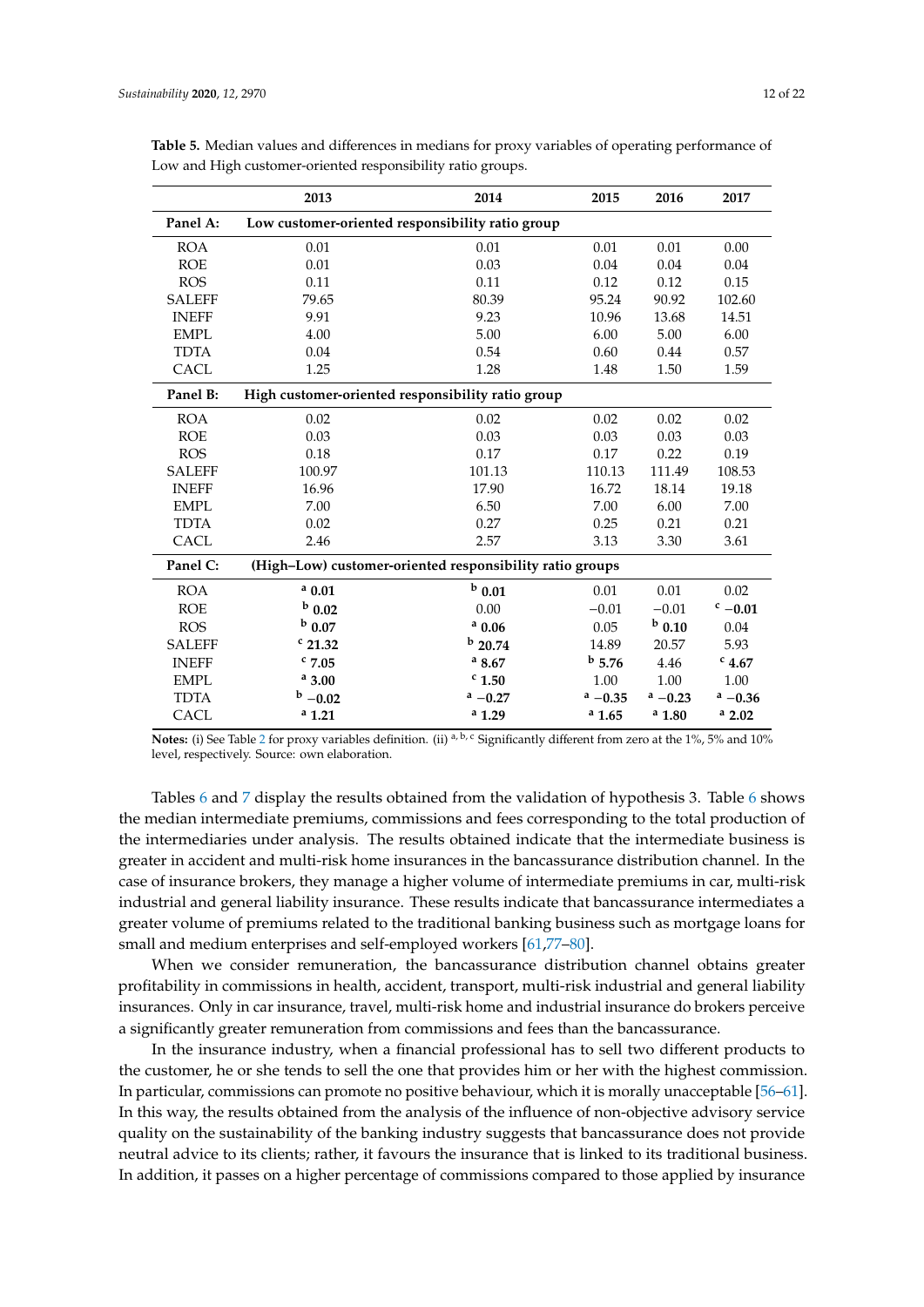brokers. Therefore, this behaviour is not related to sustainability objectives. In order to be sustainable, service providers must satisfy consumers´ needs lest they become redundant and economically irrelevant [\[82–](#page-21-1)[84\]](#page-21-3). Furthermore, empirical studies indicate that quality and price significantly influence customer satisfaction in service sectors, including financial services. Customer satisfaction plays an important role in business strategy and acts as a key factor in the sustainable development of the companies [\[26,](#page-18-18)[38,](#page-19-22)[84,](#page-21-3)[85\]](#page-21-2).

Finally, the results obtained for this selected portfolio of insurance of the branch of non-life show that, although bancassurance manages greater numbers of intermediate premiums of total turnover, its situation is similar to that of brokers regarding the business of new production. At global level, brokers' perceived commissions exceed those perceived by bancassurance. Thus, compared to the insurance broker, bancassurance perceives more commissions in the new production business, reaching 36.69% (see Table [7\)](#page-12-1), than for the total turnover, where they reach 28.78% (see Table [6\)](#page-12-0). The broker could work as a referee by mediating new home insurance when the mortgage is contracted, advising that the insurance should not be linked to the funding received for the purchase of the house.

**Table 6.** Total production data for bancassurance and insurance brokers.

<span id="page-12-0"></span>

| Insurance<br>$\%$     | <b>Bancassurance</b><br>Premium | <b>Broker</b><br>Premium | <b>Bancassurance</b><br>Commissions | <b>Broker</b><br>Commissions | <b>Broker</b><br>Fees | <b>Broker</b><br>Com.+ Fees | <b>Difference</b><br>Commissions |
|-----------------------|---------------------------------|--------------------------|-------------------------------------|------------------------------|-----------------------|-----------------------------|----------------------------------|
| Health                | 1.07                            | 3.07                     | 28.95                               | 8.97                         | 0.03                  | 9.00                        | $-19.95$                         |
| Car                   | 18.65                           | 27.36                    | 10.81                               | 11.93                        | 2.06                  | 14.00                       | 3.19 <sup>b</sup>                |
| Accident              | 5.13                            | 4.09                     | 25.31                               | 17.21                        | 1.07                  | 18.28                       | $-7.03$                          |
| Transport             | 0,11                            | 4.44                     | 16.46                               | 12.06                        | 0.36                  | 12.42                       | $-4.04$                          |
| Travel                | 0.18                            | 1.18                     | 16.82                               | 21.71                        | 0.04                  | 21.75                       | 4.93 $^{\rm b}$                  |
| Multi-risk Home       | 41.86                           | 5.23                     | 21.19                               | 24.16                        | 0.15                  | 24.32                       | 3.13 <sup>b</sup>                |
| Multi-risk Shops      | 2.87                            | 2.21                     | 22.88                               | 18.30                        | 4.89                  | 23.19                       | 0.31                             |
| Multi-risk Industrial | 2.55                            | 6.60                     | 19.41                               | 13.81                        | 0.78                  | 14.59                       | $-4.82b$                         |
| General Liability     | 2.32                            | 11.95                    | 18.40                               | 13.43                        | 0.46                  | 13.90                       | $-4.50$                          |

 $a, b, c$  Significantly different from zero at the 1%, 5% and 10% levels, respectively. Source: own elaboration.

<span id="page-12-1"></span>

| Insurance<br>$\%$    | <b>Bancassurance</b><br>Premium | <b>Broker</b><br>Premium | <b>Bancassurance</b><br>Commissions | <b>Broker</b><br>Commissions | <b>Broker</b><br>Fees | <b>Broker</b><br>Com.+ Fees | <b>Difference</b><br>Commissions |
|----------------------|---------------------------------|--------------------------|-------------------------------------|------------------------------|-----------------------|-----------------------------|----------------------------------|
| Health               | 1.53                            | 1.51                     | 36.69                               | 15.35                        | 0.04                  | 15.39                       | $-21.30$                         |
| Car                  | 16.06                           | 31.76                    | 12.61                               | 12.09                        | 1.51                  | 13.60                       | 0.99 <sup>b</sup>                |
| Accident             | 5.16                            | 3.67                     | 25.91                               | 17.66                        | 0.19                  | 17.85                       | $-8.06$                          |
| Transport            | 0.15                            | 6.06                     | 13.71                               | 12.23                        | 0.18                  | 12.41                       | $-1.30$                          |
| Travel               | 0.38                            | 1.93                     | 19.92                               | 24.57                        | 0.03                  | 24.60                       | 4.68 $^{\rm b}$                  |
| Multi-risk Home      | 18.06                           | 3.61                     | 21.35                               | 25.97                        | 0.17                  | 26.14                       | 4.79 $^{\rm b}$                  |
| Multi-risk Shops     | 3.03                            | 1.83                     | 24.95                               | 18.33                        | 0.12                  | 18.46                       | $-6.49$                          |
| Multi-risk ndustrial | 2.54                            | 5.35                     | 19.03                               | 13.13                        | 0.38                  | 13.51                       | $-5.52$ <sup>b</sup>             |
| General Liability    | 2.61                            | 10.43                    | 18.86                               | 13.96                        | 0.62                  | 14.58                       | $-4.28$                          |

**Table 7.** New production data bancassurance and insurance brokers.

 $a, b, c$  Significantly different from zero at the 1%, 5% and 10% level, respectively. Source: own elaboration.

These results would be in line with those presented other scholars [\[17,](#page-18-20)[18](#page-18-10)[,30](#page-19-3)[,32\]](#page-19-4), for all the branches of non-life. On the other hand, from the insurance broker's perspective, these results do not suggest that commission-dependent sales agents will recommend more complicated but potentially unsuitable products to customers who are not wary of risks [\[57](#page-20-12)[–60\]](#page-20-13). The results obtained are in line with the previous evidence found where the advisory transactions are associated with greater profits than trades executed independently of the same client. The bank's structured products are more profitable for the bank and profits increase with the size of the operation. Advisors recommend exactly those transactions. In addition, advised clients achieve significantly worse net return than independent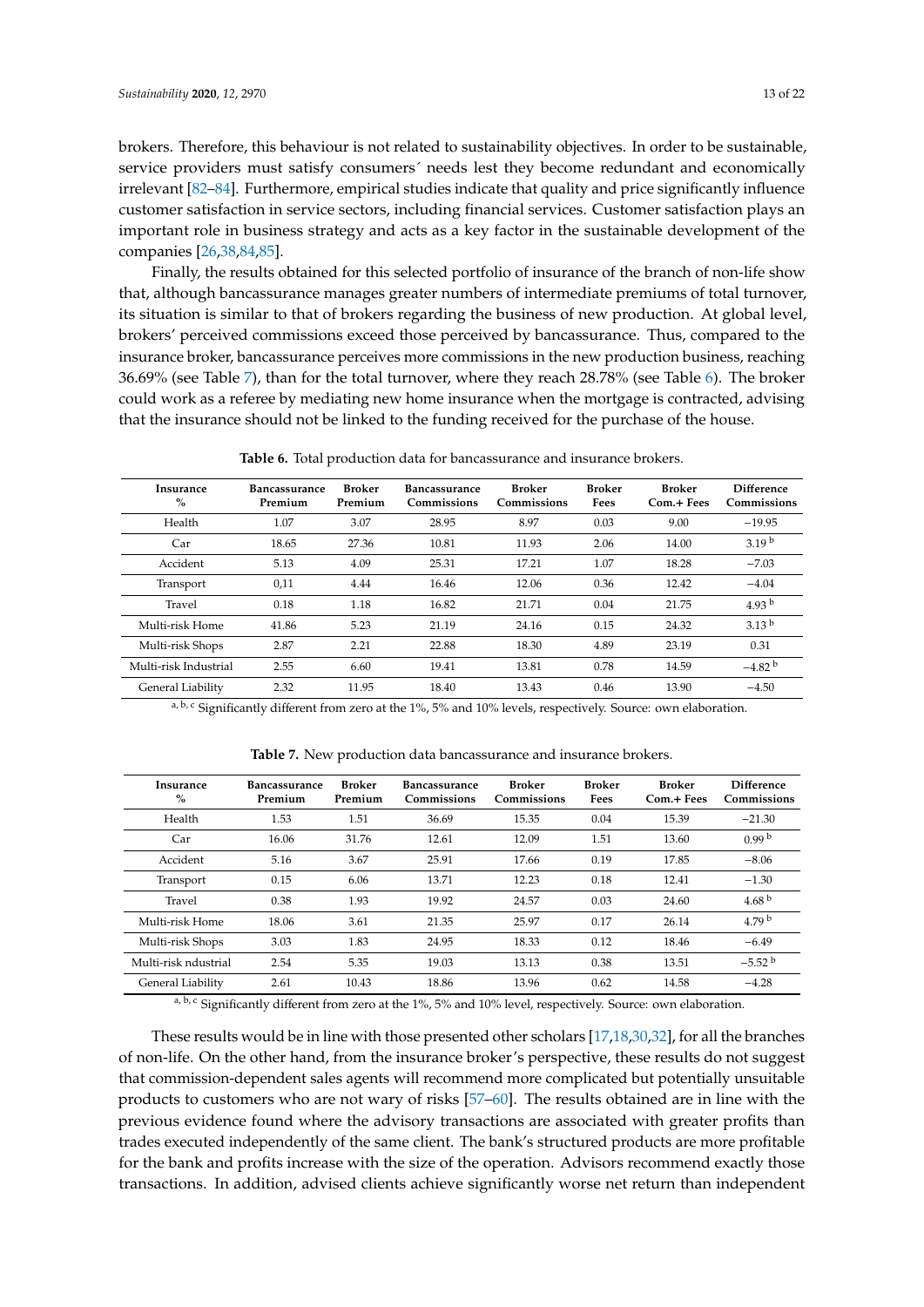clients [\[57,](#page-20-12)[60,](#page-20-13)[61\]](#page-20-9). Bankers are generally risk averse; they seek to develop a long-term relationship with the client; they are rewarded on the basis of seniority and qualifications (though performance related payments are gradually being brought in—often as part of the bancassurance change process). Insurance sellers are concerned to maximize their commission-based earnings; turnover amongst this group is very high, and there is therefore traditionally very little loyalty to the company (and little expectation of "career progression") or expectation of a long-term relationship with the client [\[29,](#page-19-1)[33\]](#page-19-5).

The results obtained for the analysis of the behaviour of the insurance broker in finance suggest that it could be necessary to ensure that the private sector´s own incentives do not compromise the quality of financial decisions that private individuals make [\[47,](#page-19-13)[56–](#page-20-0)[58\]](#page-20-14).

The insurance broker works in the world of finance, which is regulated by a legal framework, and does not necessarily show a positive behaviour. Therefore, the lack of positive behaviour evinced by these actions has a negative impact on society [\[42\]](#page-19-7). These issues should be considered and faced by consumers of finance products. Thus, this study suggests that insurance brokers could show this customer orientation, which has a positive influence on society when they provide an intermediation service and objective advice to their clients in many cases in a more careful, skilful and diligent way than other suppliers. Insurance brokers may provide better objective advisory service of higher quality and better suited to the needs of their clients [\[19](#page-18-11)[,20](#page-18-12)[,23–](#page-18-15)[25](#page-18-17)[,85\]](#page-21-2). Overall, the best way of building client loyalty is by being able to offer a continuum of financial products and services covering all phases in the client's life [\[30\]](#page-19-3), specifically, in developed markets such as the Spanish insurance market. Great competition among agents might improve advice [\[24,](#page-18-16)[25](#page-18-17)[,37](#page-19-11)[,57](#page-20-12)[,76\]](#page-20-15).

In summary, the results fail to support Hypothesis 1 for brokers in the High customer-oriented responsibility ratio (worst customer-oriented behaviour). They have a worse behaviour in the management of the premium collections of their clients than companies in the Low customer-oriented responsibility ratio (best customer-oriented behaviour). By contrast, larger brokers can provide better and more objective advice than financial institutions. This would improve sustainable intermediation in the management of policy risk of larger brokers. Therefore, hypothesis 2 is accepted, but no support is found for hypothesis 3, which goes against the results obtained by other scholars [\[4](#page-18-3)[,38\]](#page-19-22). The evidence obtained suggests that larger brokers can provide greater risk coverage and better advisory service but have a worse behaviour in the management of the policies. Thus, this behaviour negatively affects the risk covered. On the other hand, smaller brokers show a positive behaviour towards the client with a limited service in risk coverage and advice. However, they present a positive behaviour that favours the hedged risk and benefits society by not delaying the payment of the premiums to the insurance company. Therefore, their behaviour would favour sustainable insurance advice to its clients. In this line, we could suggest that socially responsible investing can indeed benefit investors financially. This situation allows an investor to choose investments based on social and personal criteria [\[82](#page-21-1)[–85\]](#page-21-2).

#### *5.2. Multivariant Analysis Results*

Complementary to the univariate analysis performed in Section [5.1.](#page-10-0), in this section a multivariate analysis is performed. With this finality, this part of the study highlights the results achieved by applying the specific analysis techniques of panel data. Thus, Table  $8$  provides the descriptive statistics of the variables. The number of firm-year observations range from 1894 observations of the CUS and SALES variables to 1962 for ROE. Regarding performance proxies, ROS shows the highest variability with a standard deviation of 18.98% and ROA the lowest variability with a standard deviation of 2.57%. The LEV variable indicates that, on average, firms show a low-level leverage of about 38%. On the other hand, the LIQ and CUS variable presents a high standard deviation.

Prior to design panel data models, it is necessary to verify the problem of multicollinearity between independent variables. Table [9](#page-14-1) presents the correlations between the variables. In this respect, the matrix of Pearson correlation coefficients is computed. A value of the Pearson coefficient higher than 0.8 indicates a strong correlation, which can be identified between leverage, liquidity, size, sales and customer ratio. Therefore, correlations greater than 0.8 can cause multicollinearity between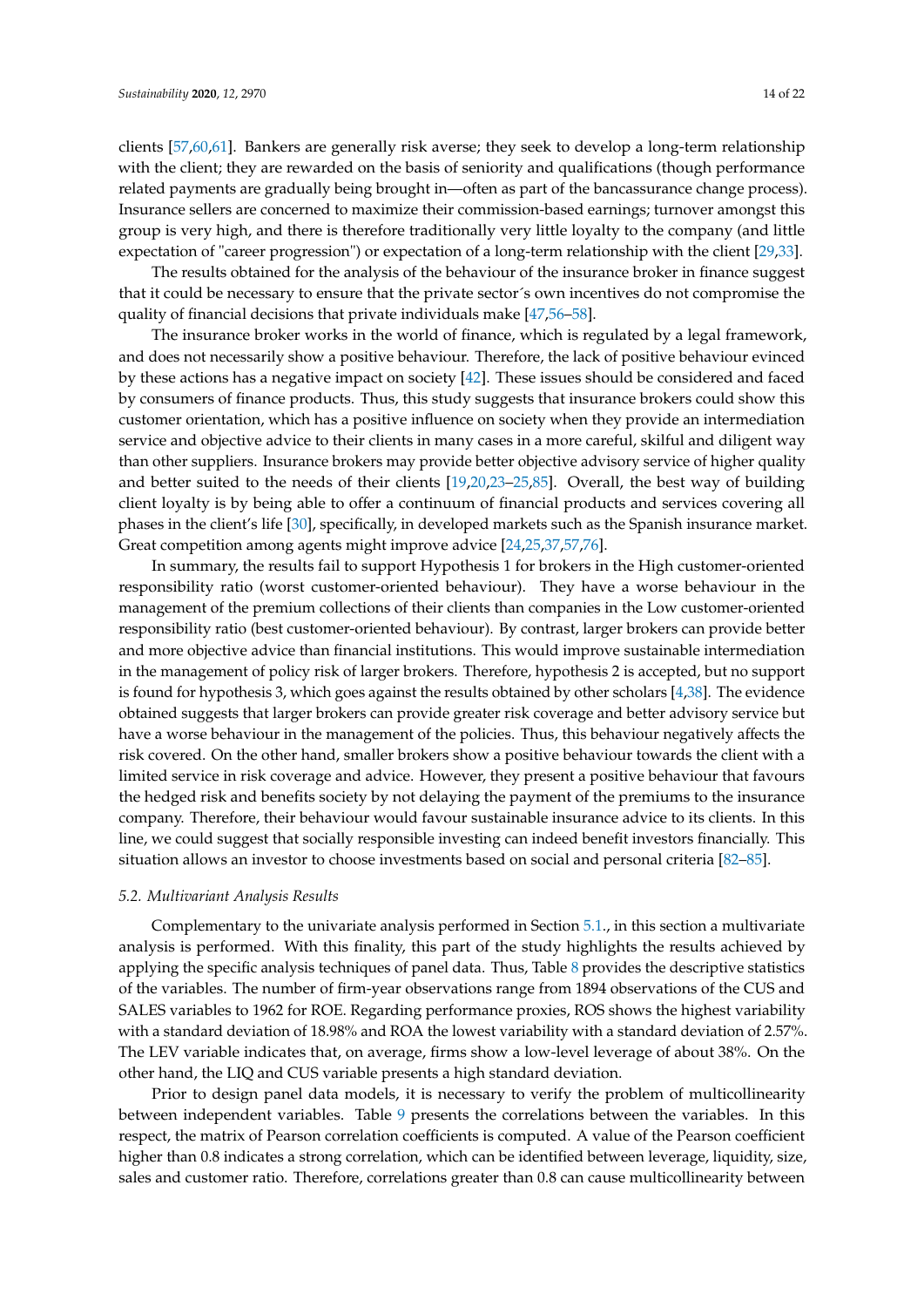<span id="page-14-0"></span>the variables [\[81\]](#page-21-0). As the issue of multicollinearity may affect the results of the models, the liquidity variable is discarded.

| Variables    | Firm-year Obs. | Mean      | Std. Dev. | Min.           | Max.      |
|--------------|----------------|-----------|-----------|----------------|-----------|
| <b>ROA</b>   | 1956           | 0.0256769 | 0.0898855 | $-3.148431$    | 0.5112977 |
| <b>ROE</b>   | 1962           | 0.0750231 | 0.3713187 | $-5.335539$    | 8.688471  |
| <b>ROS</b>   | 1899           | 0.1898202 | 1.941489  | $-34.19343$    | 64.20772  |
| <b>LEV</b>   | 1927           | 0.3839274 | 0.351499  | $\theta$       | 4.508143  |
| LIO          | 1933           | 2.016168  | 3.447185  | $\overline{0}$ | 14.859.5  |
| SIZE         | 1924           | 7.599825  | 1.122057  | 0.0927706      | 12.21656  |
| <b>SALES</b> | 1894           | 6.872502  | 1.556864  | 0.6174857      | 12.03256  |
| <b>CUS</b>   | 1894           | 0.5406291 | 10.61705  | $\theta$       | 41.46062  |
|              |                |           |           |                |           |

**Table 8.** Descriptive statistics of variables.

Source: own estimation with Stata 12.1.

**Table 9.** The matrix of Pearson correlation coefficients.

<span id="page-14-1"></span>

| Variable     | Lev       | Liq       | <b>Size</b> | <b>Sales</b> | Cus |
|--------------|-----------|-----------|-------------|--------------|-----|
| Lev          |           |           |             |              |     |
| Liq          | $-0.0566$ |           |             |              |     |
| <b>Size</b>  | 0.1069    | 0.0543    |             |              |     |
| <b>Sales</b> | 0.2149    | $-0.0939$ | 0.6676      |              |     |
| Cus          | $-0.0472$ | 0.8926    | 0.0872      | $-0.1304$    |     |

Source: own estimations with Stata 12.1.

Table [10](#page-15-0) shows the results of the fixed effects model. These results exhibit the existence of a negative and non-significant relationship between the operating performance measures employed and the variable representing the customer-oriented responsibility regardless the operating performance proxy employed. Results for size and sales are mixed, as we find that the statistical significance depends on the proxy employed. Consistent with previous literature, the relationship between operating performance and firm size is positive when it is significant. It is worthy to note that this relationship seems to be more evident when operating performance is measured through ROA and ROS.

When we employ sales as the control variable (see models 2, 4 and 6), the results are more robust than before. Moreover, we find the relationship between operating performance and the customer-oriented responsibility it is not significant. For the variable leverage show significant coefficients and positive in the model 4 and 6. As in the case of controlling with Size, we find a positive and significant relationship between ROA and Sales in the model 2. The situation reverts, in the model 6, for ROS.

Table [11](#page-15-1) illustrates the results of the random effects model. These results exhibit the existence of a negative and no significant relationship between the operating performance measures employed and the variable representing the customer-oriented responsibility regardless the operating performance proxy employed. Results for size and sales are mixed, as we find that the statistical significance depends on the proxy employed. Consistent with previous literature, the relationship between operating performance and firm size is positive when it is significant. It is worthy to note that this relationship seems to be more evident when operating performance is measured through the ROA and ROS.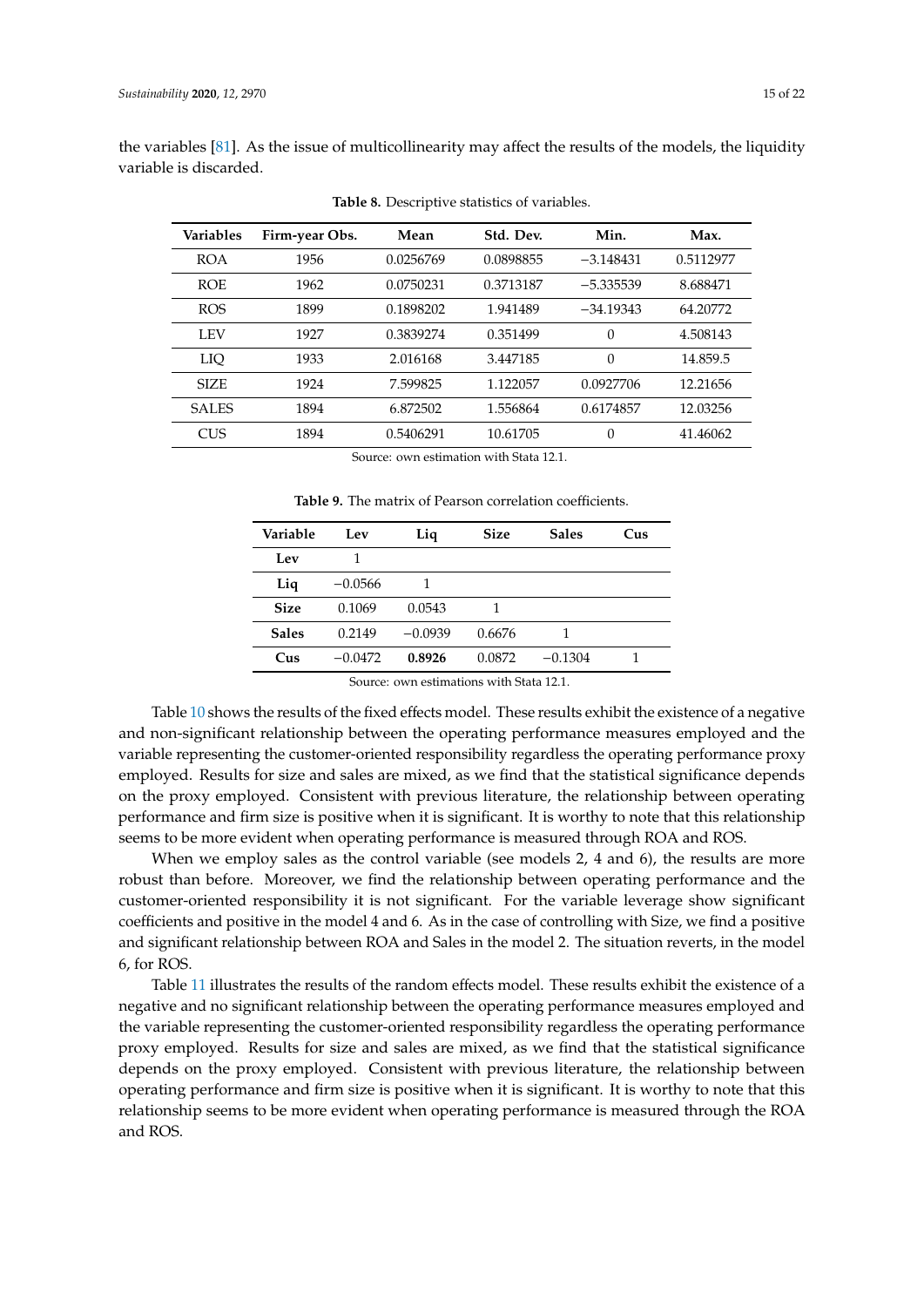| 16 of |  |
|-------|--|
|       |  |

<span id="page-15-0"></span>

|                              | <b>ROA</b>            |                        | <b>ROE</b> |                     | <b>ROS</b>          |                        |
|------------------------------|-----------------------|------------------------|------------|---------------------|---------------------|------------------------|
| <b>Independent Variables</b> | Model 1               | Model 2                | Model 3    | Model 4             | Model 5             | Model 6                |
| <b>Size</b>                  | $0.0092$ <sup>a</sup> |                        | $-0.0069$  |                     | 0.3393 <sup>b</sup> |                        |
| <b>Sales</b>                 |                       | $0.0165$ <sup>a</sup>  |            | 0.0260              |                     | $-0.2671$ <sup>a</sup> |
| Leverage                     | 0.0006                | $-0.0001$              | 0.1287     | 0.1207 <sup>a</sup> | 0.2610              | 0.4157 <sup>b</sup>    |
| Customer                     | $-0.0000$             | 0.0000                 | $-0.0000$  | 0.0000              | 0.0056              | 0.0054                 |
| Constant                     | $-0.0422$ b           | $-0.0853$ <sup>a</sup> | 0.0806     | $-0.1483$           | $-2.4989 b$         | $1.8632$ <sup>a</sup>  |
| <b>Adjusted R-squared</b>    | 2.13                  | 9.99                   | 0.01       | 1.78                | 0.02                | 0.01                   |

| <b>Table 10.</b> Fixed effects model. |  |
|---------------------------------------|--|
|---------------------------------------|--|

a, b, c Significantly different from zero at the 1%, 5% and 10% level, respectively, using the *t*–test. Source: authors' calculation using STATA software version 12.1.

When we employ sales as the control variable (see models 2, 4 y 6), the results are not more robust than before. On the one hand, we find that the relationship between operating performance and the customer-oriented responsibility is not significant. The variable leverage shows significant coefficients either negatives or positives (see model 2, 3 and 4). As in the case of controlling with size, we find a positive (models 2 and 4) and negative (model 6) significant relationship between ROA, ROE and ROS and Sales. With all this, results for ROE and ROS are mixed.

<span id="page-15-1"></span>

|                              | <b>ROA</b>            |                        | <b>ROE</b>            |                       | <b>ROS</b>          |                     |
|------------------------------|-----------------------|------------------------|-----------------------|-----------------------|---------------------|---------------------|
| <b>Independent Variables</b> | Model 1               | Model 2                | Model 3               | Model 4               | Model 5             | Model 6             |
| <b>Size</b>                  | $0.0083$ <sup>a</sup> |                        | 0.0042                |                       | 0.1158 <sup>b</sup> |                     |
| <b>Sales</b>                 |                       | 0.0131 <sup>a</sup>    |                       | 0.0219c               |                     | $-0.0677$ c         |
| Leverage                     | $-0.0042$             | $-0.0077$ c            | $0.1171$ <sup>a</sup> | $0.1057$ <sup>a</sup> | 0.1505              | 0.2373              |
| Customer                     | $-0.0000$             | 0.0000                 | $-0.0001$             | 0.0001                | $-0.0043$           | $-0.0043$           |
| Constant                     | $-0.0330$ c           | $-0.0582$ <sup>a</sup> | 0.0010                | $-0.1131^{b}$         | $-0.7476$ c         | 0.5648 <sup>b</sup> |
| <b>Adjusted R-squared</b>    | 2.89                  | 11.31                  | 1.03                  | 1.77                  | 0.01                | 0.03                |

**Table 11.** Random effects model.

a, b, c Significantly different from zero at the 1%, 5% and 10% level, respectively, using the *t*–test. Source: authors' calculation using STATA software version 12.1.

Despite the fact that the results of the fixed effects model are better than those of the random effects model, since both models are valid, the Hausman test will be performed. Thus, after being sure that there are no multicollinearity problems, the Hausman test should be performed, to know if the panel should be of Fixed or Random effects. We have performed the Hausman test, and we find that fixed effects must be used. Given that there are autocorrelation problems and heteroscedasticity re-run the fixed effect regressions through methodology of Prais–Winsten. In this way, a more robust estimation is obtained.

The Prais–Winsten regressions can be used in models where the number of groups is greater than the period of time considered, regardless of whether the panels are strongly balanced. Thus, it allows solving the problem of heteroscedasticity and autocorrelation, at the same time. Table [12](#page-16-0) shows the Prais–Winsten regression Fixed effects model. Table [12](#page-16-0) exhibits the existence of a negative and significant relationship between the operating performance measures employed and the variable representing the customer-oriented responsibility regardless the operating performance proxy employed for the model 1. Results for models employed in the study are different, as we find that the statistical significance depends on the proxy employed. Consistent with previous literature, the relationship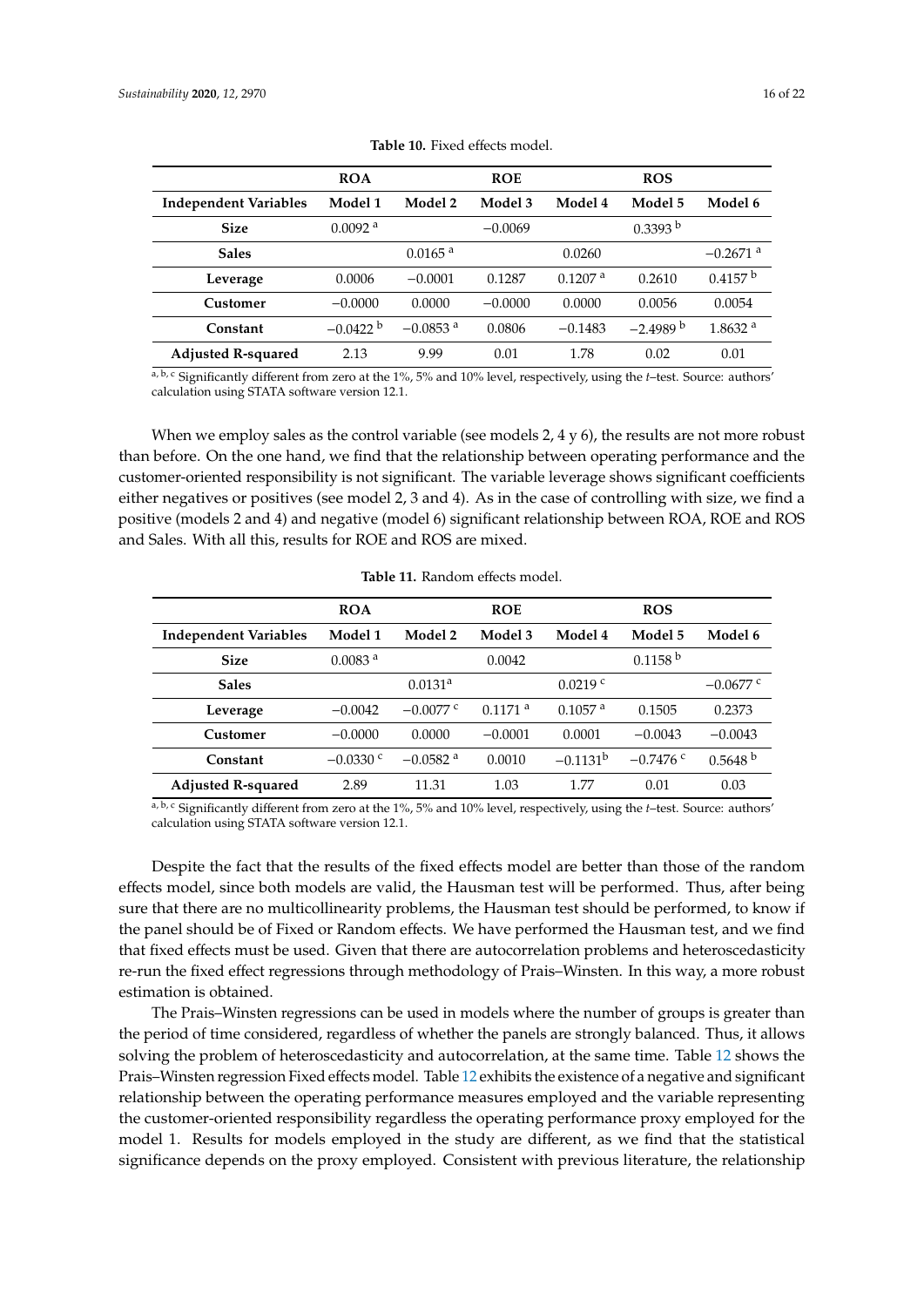between operating performance and firm size is positive when it is significant. It is worthy to note that this relationship seems to be more evident when operating performance is measured through the ROA.

When we employ sales as the control variable (see models 2, 4 and 6) the results are not as robust as before. On the one hand, we find the relationship between operating performance and the customer-oriented responsibility is not significant in the three models analysed. In any case, these discrepancies appear when we study the leverage variable between the models 2 and 4. As in the case of controlling with size, we find a positive and significant relationship between ROA, ROE and Sales for model objected of the study. Moreover, results for ROE and ROS are mixed except for the models 4 and 5.

The results obtained applying the specific analysis techniques of the panel data are consistent with the previous empirical evidence that relationship between operating performance and firm size is positive when it is significant and more evident when operating performance is measured through the ROA [\[62–](#page-20-2)[70\]](#page-20-3).

<span id="page-16-0"></span>

|                              |                        | $\cdot$                |            |                        |            |           |
|------------------------------|------------------------|------------------------|------------|------------------------|------------|-----------|
|                              | <b>ROA</b>             |                        | <b>ROE</b> |                        | <b>ROS</b> |           |
| <b>Independent Variables</b> | Model 1                | Model 2                | Model 3    | Model 4                | Model 5    | Model 6   |
| <b>Size</b>                  | $0.0094$ <sup>a</sup>  |                        | 0.0084     |                        | 0.1428     |           |
| <b>Sales</b>                 |                        | $0.0131$ <sup>a</sup>  |            | $0.0252$ <sup>a</sup>  |            | $-0.0366$ |
| Leverage                     | $-0.0116$ <sup>a</sup> | $-0.0169$ <sup>a</sup> | $0.0948$ c | $0.0848$ c             | $0.3739$ c | 0.4243    |
| Customer                     | $-0.0001$ b            | 0.0000                 | $-0.0001$  | 0.0001                 | $-0.0020$  | 0.0018    |
| Constant                     | $-0.0386$ <sup>b</sup> | $-0.0551$ <sup>a</sup> | $-0.0206$  | $-0.1263$ <sup>b</sup> | $-1.0353$  | 0.2848    |
| <b>Adjusted R-squared</b>    | 4.17                   | 11.42                  | 0.77       | 1.35                   | 0.36       | 0.24      |

**Table 12.** Prais–Winsten regression fixed effects model.

a, b, c Significantly different from zero at the 1%, 5% and 10% level, respectively, using the *t*–test. Source: authors' calculation using STATA software version 12.1.

## **6. Discussion, Implications and Limitations**

This paper examines how society is affected by the relationship between the customer-oriented behaviour of brokers in the insurance industry and the quality of service, in the Spanish market. In this context, we propose to study proxy the (non) customer-oriented behaviour of insurance brokers through a customer-oriented responsibility ratio computed as financial income divided by sales. In this way, a high value for the *customer-oriented responsibility ratio* means that the insurance broker delays payment of the collected premiums to the insurance company. This practice leads to the broker assuming some risk derived from the possibility of an incident taking place before the premium has been forwarded to the insurance company, since the brokerage firm would suffer financial distress.

In this paper, we observe that large companies have the worst customer-oriented behaviour. Therefore, our evidence supports the notion that this negative customer-oriented behaviour could be due to the need to compensate for the management costs of the collection of insurance premiums. Specifically, we tested the hypothesis that the broker has a customer orientation in the management of the policies of his or her clients that has a positive effect on society. An important implication of our results is that smaller insurance brokers present a better behaviour towards society in the management of policies. However, this positive behaviour that affects society has a lower impact on sustainability because small brokers perform a management of policies with lower risk and, therefore, lower profitability. On the other hand, we observe that the structural variable size positively influences the quality of the service provided by the insurance broker to his or her clients. Besides, our study reveals the importance of the quality of the service should be emphasised in order to sustainably develop that which has an impact on society [\[26](#page-18-18)[,46](#page-19-12)[,47](#page-19-13)[,55](#page-20-1)[,66](#page-20-16)[,75](#page-20-17)[,77](#page-20-10)[,86\]](#page-21-4). Therefore, larger companies could better serve society. As a consequence, these results suggest that these brokers could exhibit better sustainable behaviour while serving businesses that assume greater risk coverage. One interpretation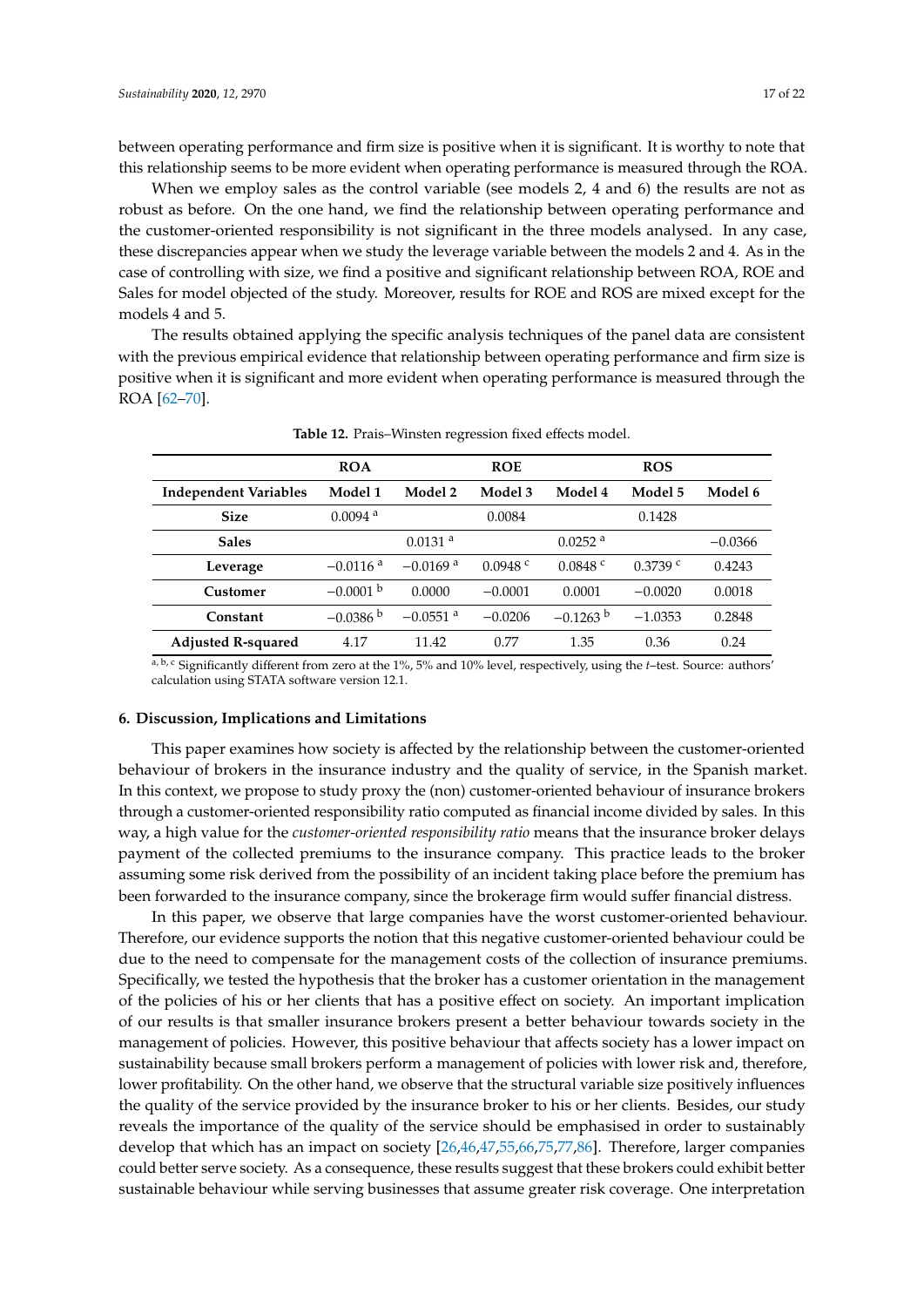of this result is that they would promote a better risk-prevention performance of the business insured. In this case, there may be a sustainable insurance brokerage [\[26](#page-18-18)[,79](#page-20-18)[,82](#page-21-1)[,84\]](#page-21-3).

This research complements these results with the analysis of the sustainability experienced by the banking industry, which is motivated by the quality of the advisory service of bancassurance towards its clients. Therefore, our evidence does not support objective advice of bancassurance in the Spanish market. This evidence reveals that the sale of products of the non-life sector requires certain skills that differ from those necessary for the sale of savings products [\[29,](#page-19-1)[32,](#page-19-4)[33,](#page-19-5)[78](#page-20-19)[,79\]](#page-20-18). In addition, when we analysed how the quality of the non-objective advisory service favours the sustainability of the banking industry, we found that bancassurance does not satisfy consumers´ needs so that they will become redundant and economically irrelevant [\[32](#page-19-4)[,33](#page-19-5)[,35\]](#page-19-10). In this way, the non-objective nature of the advisory service significantly affects its quality and price. Thus, this situation represents a non-positive behaviour towards clients and their needs. The poor advice reflects both the commission incentives and agents' limited product knowledge [\[57\]](#page-20-12). These findings suggest that financial advisors tend to put their employer's interest rather than their clients' interest first [\[61\]](#page-20-9). In this case, customer need satisfaction does not play an important role in business strategy nor in the sustainable development of the companies [\[36](#page-19-20)[,37\]](#page-19-11).

Finally, our results support that there is a statistically significant relationship between operating performance and some firm characteristics (such as size) and the brokerage firm's customer-oriented behaviour. Additionally, the results suggest that objective advice is more likely to be provided by the broker than by bancassurance in the Spanish market. These results coincide in that the customer orientation service of Spanish insurance brokers is developed in a sustainable way and has a positive impact on society [\[26](#page-18-18)[,37](#page-19-11)[,84](#page-21-3)[–86\]](#page-21-4).

The limitations of this study refer to the data available in the database used: the Iberian Balance Analysis System (SABI). Future research could focus on extending the horizon of study of the sample, quality of the service advice of others insurance agents and the sustainable behaviour of the insurance distribution channel according to the degree of risk coverage.

**Author Contributions:** Conceptualization, M.A.L.G.; investigation, M.A.L.G.; literature review, M.A.L.G.; data curation, M.A.L.G.; methodology, M.A.L.G.; writing—original draft preparation, M.A.L.G.; writing—review and editing, M.A.L.G.; supervision, M.A.L.G., project administration M.A.L.G. The author has read and agreed to the published version of the manuscript.

**Funding:** This work was supported by the Universidad Católica de Valencia San Vicente Mártir under Grant [number 2019-808-001].

**Acknowledgments:** The author thanks José E. Farinós (University of Valencia) for his helpful comments. In addition, the author wants to express his appreciation to Professor Andrea Burgos (Catholic University of Valencia) for the review of this work carried out.

**Conflicts of Interest:** The authors declare no conflict of interest.

## **Abbreviations**

| Euribor:       | European Interbank Offered Rate        |
|----------------|----------------------------------------|
| <b>SABI:</b>   | Iberian Balance Analysis System        |
| EC:            | European Parliament and of the Council |
| H:             | <b>Hypotheses</b>                      |
| GDP:           | Gross Domestic Product                 |
| ROA:           | Return on assets                       |
| ROE:           | Return on equity                       |
| ROS:           | Return on sales                        |
| <b>SALEFF:</b> | Sales efficiency                       |
| <b>INEFF:</b>  | Income efficiency                      |
| EMPL:          | Total employment                       |
| <b>TDTA:</b>   | Total debt to total assets             |
| CACL:          | Current assets to current liabilities  |
| EBIT:          | Earnings Before Interest and Taxes     |
| GDP:           | Gross Domestic Product                 |
|                |                                        |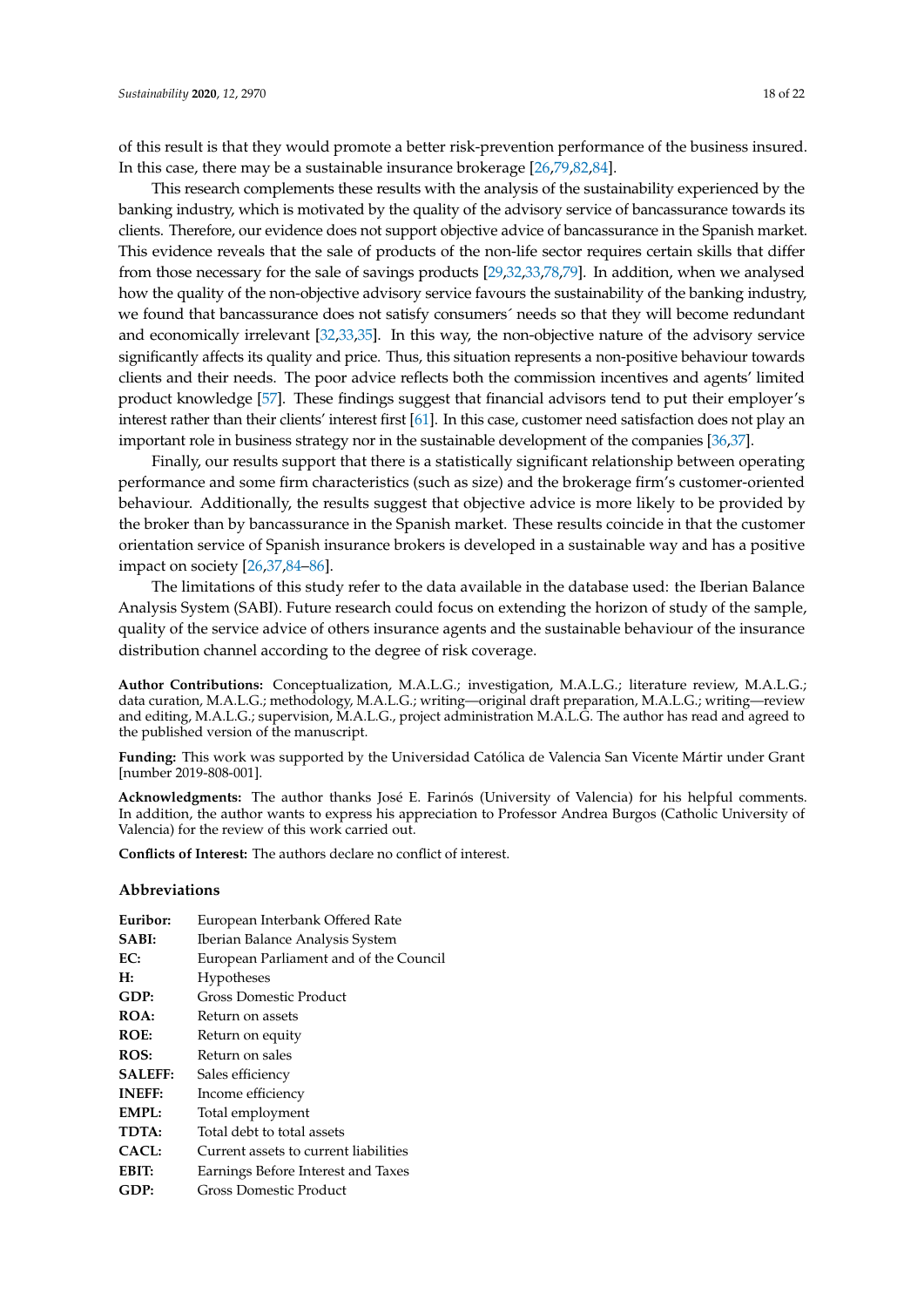# **References**

- <span id="page-18-0"></span>1. Marano, P. Navigating InsurTech: The digital intermediaries of insurance products and customer protection in the EU. *Maastricht J. Eur. Comp. Law* **2019**, *26*, 294–315. [\[CrossRef\]](http://dx.doi.org/10.1177/1023263X19830345)
- <span id="page-18-1"></span>2. Euribor-Rates. EU. Available online: http://es.euribor-rates.eu/[tipos-de-interes-Euribor-por-ano.asp](http://es.euribor-rates.eu/tipos-de-interes-Euribor-por-ano.asp) (accessed on 25 March 2019).
- <span id="page-18-2"></span>3. Pani, L.K.; Swain, S. Bancassurance and Indian banks. *Int. J. Res. Dev. A Manag. Rev.* **2013**, *2*, 11–19.
- <span id="page-18-3"></span>4. Alavudeen, R.; KD, S.R. Growing Role of Bancassurance in Banking Sector. *Bonfring Int. J. Ind. Eng. Manag. Sci.* **2015**, *5*, 10–16. [\[CrossRef\]](http://dx.doi.org/10.9756/BIJIEMS.8016)
- <span id="page-18-4"></span>5. Jan, A.; Baber, H. Bancassurance-Growth Guaranteed In India. *Econ. Financ. Lett.* **2014**, *1*, 104–113. [\[CrossRef\]](http://dx.doi.org/10.18488/journal.29/2014.1.4/29.4.104.113)
- <span id="page-18-5"></span>6. Yıldırım, ˙I. Insurance Distribution Channels in Turkey: Effectiveness of Bancassurance. *Int. J. Trends Econ. Manag. Technol.* **2014**, *3*, 7–10.
- <span id="page-18-6"></span>7. Boadi, E.K.; Antwi, S.; Lartey, V.C. Determinants of profitability of insurance firms in Ghana. *Int. J. Bus. Soc. Res.* **2013**, *3*, 43–50.
- <span id="page-18-7"></span>8. Kabajeh, M.A.M.; Al Nuaimat, S.M.A.; Dahmash, F.N. The relationship between the ROA, ROE and ROI ratios with Jordanian insurance public companies market share prices. *Int. J. Hum. Soc. Sci.* **2012**, *2*, 115–120.
- 9. Anuonye, N.B. Effect of intellectual capital on return on assets of insurance firms in Nigeria. *Glob. J. Manag. Bus. Res.* **2016**, *16*, 2249–4588.
- <span id="page-18-23"></span>10. Greene, W.H.; Segal, D. Profitability and efficiency in the US life insurance industry. *J. Product. Anal.* **2004**, *21*, 229–247. [\[CrossRef\]](http://dx.doi.org/10.1023/B:PROD.0000022092.70204.fa)
- <span id="page-18-21"></span>11. Malik, H. Determinants of insurance companies' profitability: An analysis of insurance sector of Pakistan. *Acad. Res. Int.* **2011**, *1*, 315.
- 12. Chen, M.S.; Chang, P.L. Distribution channel strategy and efficiency performance of the life insurance industry in Taiwan. *J. Financ. Serv. Mark.* **2010**, *15*, 62–75. [\[CrossRef\]](http://dx.doi.org/10.1057/fsm.2010.6)
- 13. Pointer, L.V.; Khoi, P.D. Predictors of Return on Assets and Return on Equity for Banking and Insurance Companies on Vietnam Stock Exchange. *Entrep. Bus. Econ. Rev.* **2019**, *7*, 185–198. [\[CrossRef\]](http://dx.doi.org/10.15678/EBER.2019.070411)
- <span id="page-18-22"></span>14. Barber, B.M.; Lyon, J.D. Detecting abnormal operating performance: The empirical power and specification of test statistics. *J. Financ. Econ.* **1996**, *41*, 359–399. [\[CrossRef\]](http://dx.doi.org/10.1016/0304-405X(96)84701-5)
- <span id="page-18-8"></span>15. Boubakri, N.; Cosset, J.C. The financial and operating performance of newly privatized firms: Evidence from developing countries. *J. Financ.* **1998**, *53*, 1081–1110. [\[CrossRef\]](http://dx.doi.org/10.1111/0022-1082.00044)
- <span id="page-18-9"></span>16. Alonso, R. La nueva Regulación de los mediadores de seguros. *ICADE Rev. Cuatrimest. Fac. Derecho Cienc. Económicas Empresariales* **2007**, *71*, 35–57.
- <span id="page-18-20"></span>17. Latorre, M.A. Shedding the light on insurance brokers' remuneration: The role of the fees. *Opción* **2015**, *31*, 654–676.
- <span id="page-18-10"></span>18. Latorre, M.A.; Farinos, J.E. Ethical behaviour and operating performance of insurance broker firms. *J. Int. Bus. Econ.* **2015**, *3*, 44–51. [\[CrossRef\]](http://dx.doi.org/10.15640/jibe.v3n1a6)
- <span id="page-18-11"></span>19. Eckardt, M. Agent and broker intermediaries in insurance markets-An empirical analysis of market outcomes. *Thünen Ser. Appl. Econ. Theory* **2002**, *4*, 1–32. [\[CrossRef\]](http://dx.doi.org/10.2139/ssrn.655143)
- <span id="page-18-12"></span>20. Eckardt, M. *Insurance Intermediation: An Economic Analysis of the Information Services Market*; Springer: Heilderber, Germany, 2007.
- <span id="page-18-13"></span>21. Kim, Y.; Mo, J. Pricing of Digital Video Supply Chain: Free versus Paid Service on the Direct Distribution Channel. *Sustainability* **2019**, *11*, 46. [\[CrossRef\]](http://dx.doi.org/10.3390/su11010046)
- <span id="page-18-14"></span>22. Traub, W. Markfunktion und Dienstleistung des Versicherungsmaklers. In *Zeitschriftfür die Gesamte Versicherungswirtschaft*; Springer-Verlag GmbH: Berlin, Germany, 1994; pp. 369–397.
- <span id="page-18-15"></span>23. Rose, F. The economics, concept, and design of information intermediaries. *Inf. Age Econ.* **1999**, 163–207.
- <span id="page-18-16"></span>24. Cummins, J.; Doherty, N. The economics of insurance intermediaries. *J. Risk Insur.* **2006**, *73*, 359–396. [\[CrossRef\]](http://dx.doi.org/10.1111/j.1539-6975.2006.00180.x)
- <span id="page-18-17"></span>25. Doman, A.; Duchen, T.; Martin, M. Brokers vs. insurers. *Mckinsey Q.* **1999**, *3*, 26–35.
- <span id="page-18-18"></span>26. Tseng, L.M.; Kang, Y.M. The influences of sales compensations, management stringency and ethical evaluations on product recommendations made by insurance brokers. *J. Financ. Regul. Compliance* **2014**, *22*, 26–42. [\[CrossRef\]](http://dx.doi.org/10.1108/JFRC-08-2012-0031)
- <span id="page-18-19"></span>27. Nguyen, H.T.; Nguyen, H.; Nguyen, N.D.; Phan, A.C. Determinants of customer satisfaction and loyalty in Vietnamese life-insurance setting. *Sustainability* **2018**, *10*, 1151. [\[CrossRef\]](http://dx.doi.org/10.3390/su10041151)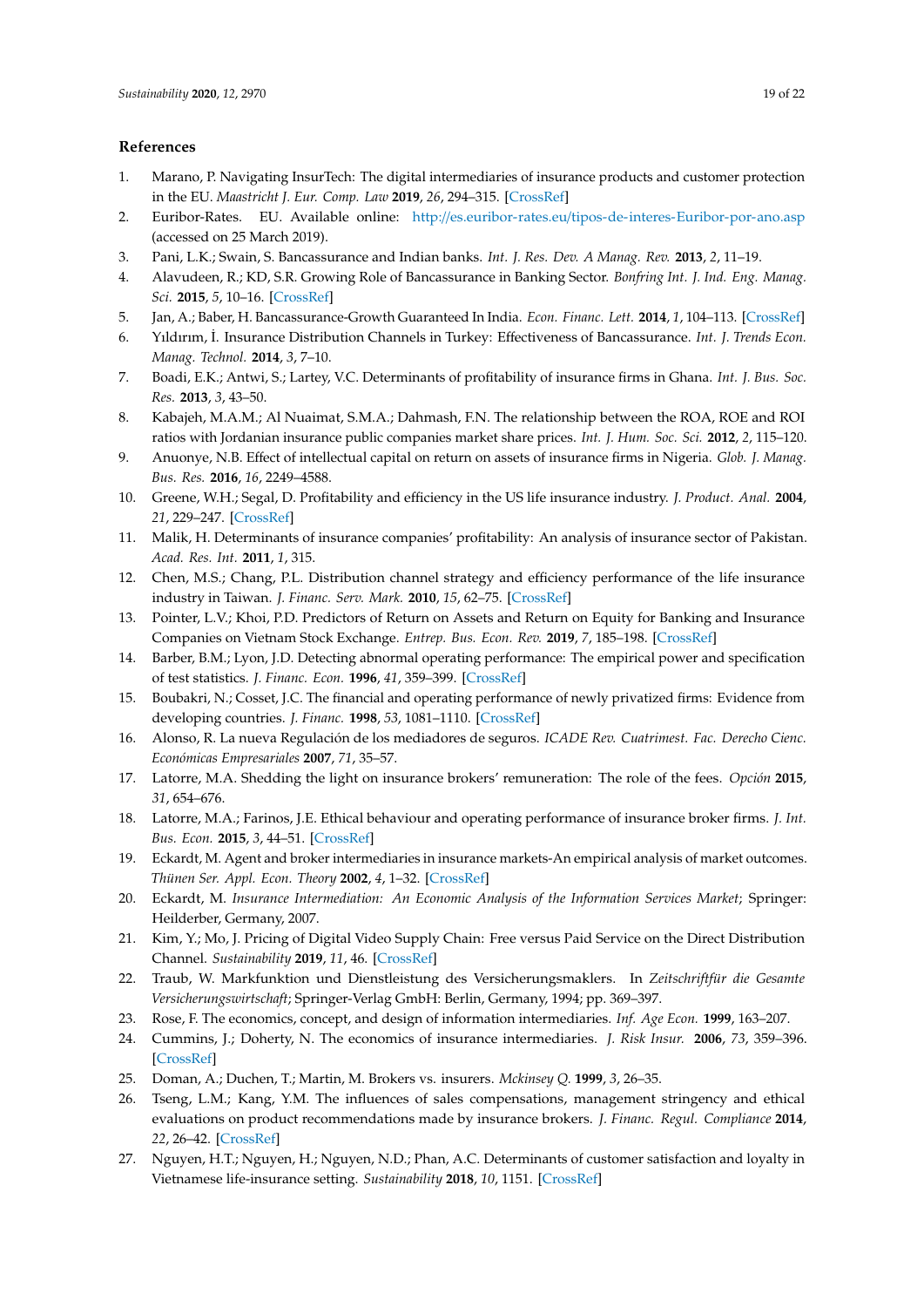- <span id="page-19-0"></span>28. Owusu-Sekyere, F.; Kotey, R.A. Profitability of insurance brokerage firms in Ghana. *Acad. J. Econ. Stud.* **2019**, *5*, 179–192.
- <span id="page-19-1"></span>29. Law 26/2006 of July 17, Insurance Mediation and Private Reinsurance. Available online: <www.dgsfp.mineco.es> (accessed on 14 March 2020).
- <span id="page-19-3"></span>30. Morgan, G.; Sturdy, A.; Daniel, J.P.; Knights, D. Bancassurance in Britain and France: Innovating strategies in the financial services. *Geneva Pap. Risk Insur. Issues Pract.* **1994**, *19*, 178–195. [\[CrossRef\]](http://dx.doi.org/10.1057/gpp.1994.14)
- <span id="page-19-2"></span>31. Benoist, G. Banc assurance: The new challenges. *Geneva Pap. Risk Insur. Issues Pract.* **2002**, *27*, 295–303. [\[CrossRef\]](http://dx.doi.org/10.1111/1468-0440.00172)
- <span id="page-19-4"></span>32. Teunissen, M. Bancassurance: Tapping into the banking strength. *Geneva Pap. Risk Insur. Issues Pract.* **2008**, *33*, 408–417. [\[CrossRef\]](http://dx.doi.org/10.1057/gpp.2008.22)
- <span id="page-19-5"></span>33. Gonulal, S.O.; Goulder, N.; Lester, R.R. *Bancassurance—A Valuable Tool for Developing Insurance in Emerging Markets*; Working Paper: 6196; World Bank Policy Research; The World Bank: Washington, DC, USA, 2012.
- <span id="page-19-6"></span>34. Chen, T.J. Marketing channel, corporate reputation, and profitability of life insurers: Evidence of bancassurance in Taiwan. *Geneva Pap. Risk Insur. Issues Pract.* **2019**, *44*, 679–701. [\[CrossRef\]](http://dx.doi.org/10.1057/s41288-019-00137-7)
- <span id="page-19-10"></span>35. Arguedas, S.B. Banca-seguros: Nueva alternativa de intermediación en la región centroamericana con sus implicaciones legales. *Rev. Ibero-Latinoam. Seguros* **2008**, *17*, 23–41.
- <span id="page-19-20"></span>36. Belz, F.M.; Peattie, K. *Sustainability Marketing: A Global Perspective*, 2nd ed.; Wiley & Sons Ltd.: Chichester, UK, 2012.
- <span id="page-19-11"></span>37. Brady, M.; Knight, G.; Cronin, J.; Tomas, G.; Hult, G.; Keillor, B. Removing the contextual lens: A multinational, multi-setting comparison of service evaluation models. *J. Retail.* **2005**, *81*, 215–230. [\[CrossRef\]](http://dx.doi.org/10.1016/j.jretai.2005.07.005)
- <span id="page-19-22"></span>38. Park, E.; Lee, S.; Kwon, S.J.; delPobil, A.P. Determinants of Behavioral Intentions to use South Korean Airline Services: Effects of Service Quality and Corporate Social Responsibility. *Sustainability* **2015**, *7*, 12106–12121. [\[CrossRef\]](http://dx.doi.org/10.3390/su70912106)
- 39. Game, A.M.; Gregoriou, A. Do brokers act in the best interests of their clients? New evidence from electronic trading systems. *Bus. Ethics Eur. Rev.* **2016**, *25*, 185–197. [\[CrossRef\]](http://dx.doi.org/10.1111/beer.12066)
- 40. Ronald, D. The Etichs of Reward Sytems in the Financial Services Industry. *Bus. Soc. Rev.* **2002**, *104*, 34–41.
- 41. Kurland, N.B. Sales agents and clients: Ethics, incentives, and a modified theory of planned behavior. *Hum. Rel.* **1996**, *49*, 51–74. [\[CrossRef\]](http://dx.doi.org/10.1177/001872679604900103)
- <span id="page-19-7"></span>42. Kaptein, M. The appearance standard: Criteria and remedies for when a mere appearance of unethical behaviour is morally unacceptable. *Bus. Ethics Eur. Rev.* **2019**, *28*, 99–111. [\[CrossRef\]](http://dx.doi.org/10.1111/beer.12195)
- <span id="page-19-8"></span>43. Boatright, J.R. *Ethics in Finance*; John Wiley & Sons: West Sussex, UK, 2013.
- <span id="page-19-19"></span>44. European Parliament and the Council. Directive 2002/92/EC on Insurance Mediation. Brussels (Belgium). 2002. Available online: <www.ec.europa.eu> (accessed on 14 March 2020).
- <span id="page-19-9"></span>45. Latorre, M.A. La problemática de la gestión de cobro en una correduría de seguros. In *Ebook Contenidos Innovadores Dentro de las Ciencias Naturales*; Aplicadas y de la Salud. Libro digital; McGraw-Hill Interamericana de España S.: Madrid, España, 2015; Chapter 6; pp. 75–86.
- <span id="page-19-12"></span>46. Ennew, C.T.; Reed, G.V.; Binks, M.R. Importance-performance analysis and the measurement of service quality. *Eur. J. Mark.* **1993**, *27*, 59–70. [\[CrossRef\]](http://dx.doi.org/10.1108/03090569310026402)
- <span id="page-19-13"></span>47. Zeithaml, V.A.; Berry, L.L.; Parasuraman, A. The behavioral consequences of service quality. *J. Mark.* **1996**, *60*, 31–46. [\[CrossRef\]](http://dx.doi.org/10.2307/1251929)
- <span id="page-19-14"></span>48. Heskett, J.L.; Jones, T.O.; Loveman, G.W.; Sasser, W.E.; Schlesinger, L.A. Putting the service profit chain to work. *Harv. Bus. Rev.* **1994**, *72*, 105–111.
- <span id="page-19-15"></span>49. Zikmund, W.G.; Babin, B.J.; Carr, J.C.; Griffin, M. *Business Research Methods*, 8th ed.; South Western Cengage Learning: Mason, OI, USA, 2010.
- <span id="page-19-16"></span>50. Asogwa, J.O.; Onyekwelu, U.L. Relationship between Fundamental Accounting Ratios and Firms'market Valuation in Brewery Firms in Nigeria. *Adv. J. Manag. Account. Financ.* **2019**, *4*, 7.
- <span id="page-19-17"></span>51. David, A. Freedman. In *Statistical Models: Theory and Practice*; Cambridge University Press: Cambridge, UK, 2005.
- <span id="page-19-18"></span>52. Simon, L.J. Size, Strength and Profit. In Proceedings of the Casualty Actuarial Society Casualty Actuarial Society, Arlington, Texas, 22–23 May 1962; pp. 41–48.
- <span id="page-19-21"></span>53. Lee, H.H.; Lee, C.Y. An analysis of reinsurance and firm performance: Evidence from the Taiwan property-liability insurance industry. *Geneva Pap. Risk Insur. Issues Pract.* **2012**, *37*, 467–484. [\[CrossRef\]](http://dx.doi.org/10.1057/gpp.2012.9)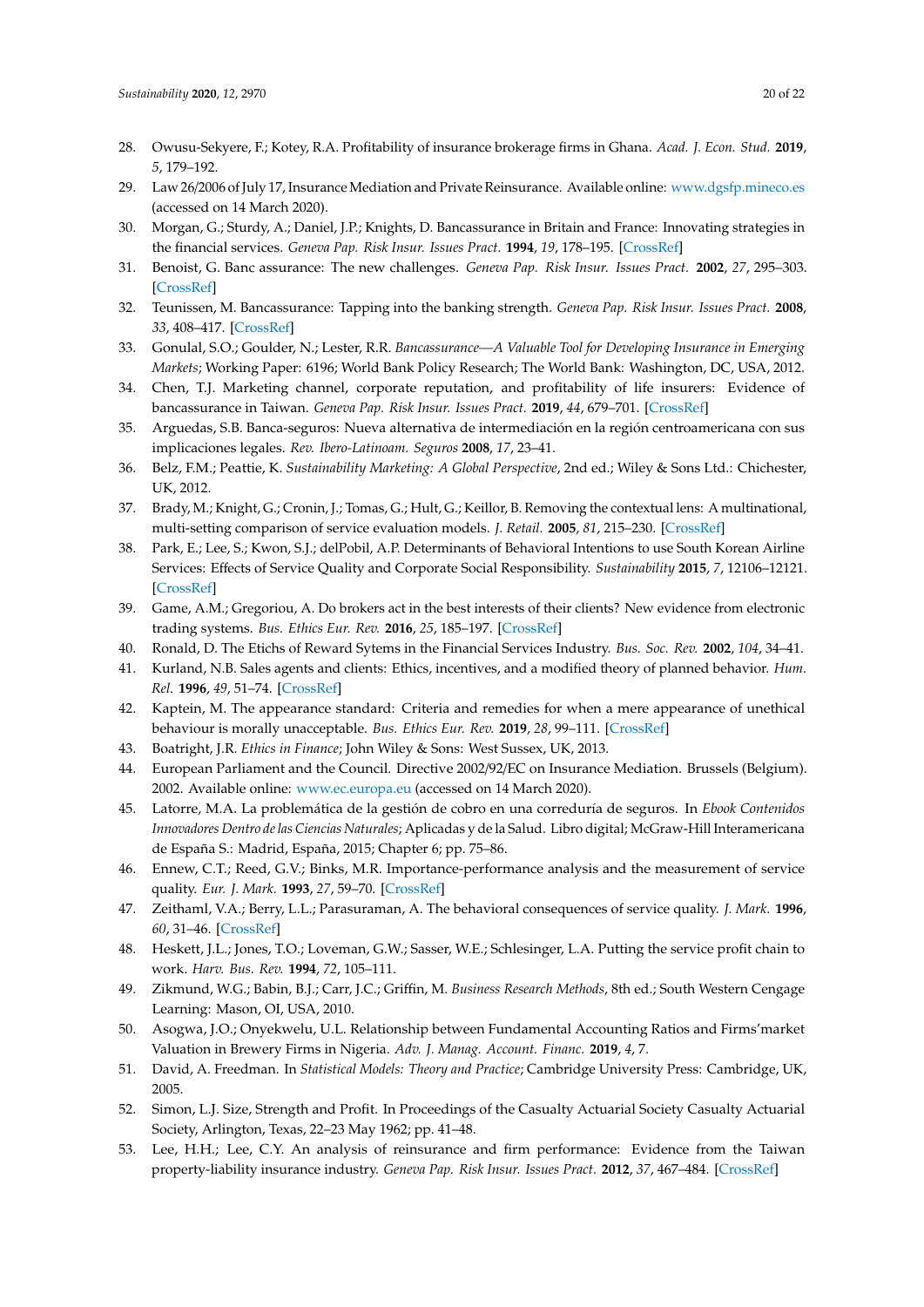- <span id="page-20-8"></span>54. Liebenberg, A.P.; Sommer, D.W. Effects of corporate diversification: Evidence from the property–liability insurance industry. *J. Risk Insur.* **2008**, *75*, 893–919. [\[CrossRef\]](http://dx.doi.org/10.1111/j.1539-6975.2008.00290.x)
- <span id="page-20-1"></span>55. Sandhu, H.S.; Neetu, B. Customers' Perception towards Service Quality of Life Insurance Corporation of India: A Factor Analytics Approach. *Int. J. Bus. Soc. Sci.* **2011**, *2*, 219–231.
- <span id="page-20-0"></span>56. Gera, R. Modelling the service antecedents of favourable and unfavourable behaviour intentions in life insurance services in the India: An SEM study. *Int. J. Qual. Serv. Sci.* **2011**, *3*, 225–242. [\[CrossRef\]](http://dx.doi.org/10.1108/17566691111146113)
- <span id="page-20-12"></span>57. Anagol, S.; Cole, S.; Sarkar, S. Understanding the advice of commissions-motivated agents: Evidence from the Indian life insurance market. *Rev. Econ. Stat.* **2017**, *99*, 1–15. [\[CrossRef\]](http://dx.doi.org/10.1162/REST_a_00625)
- <span id="page-20-14"></span>58. Inderst, R.; Ottaviani, M. Competition through commissions and kickbacks. *Am. Econ. Rev.* **2012**, *102*, 780–809. [\[CrossRef\]](http://dx.doi.org/10.1257/aer.102.2.780)
- 59. Gabaix, X.; Laibson, D. Shrouded attributes, consumer myopia, and information suppression in competitive markets. *Q. J. Econ.* **2006**, *121*, 505–540. [\[CrossRef\]](http://dx.doi.org/10.1162/qjec.2006.121.2.505)
- <span id="page-20-13"></span>60. Bolton, P.; Freixas, X.; Shapiro, J. Conflicts of interest, information provision, and competition in the financial services industry. *J. Financ. Econ.* **2007**, *85*, 297–330. [\[CrossRef\]](http://dx.doi.org/10.1016/j.jfineco.2005.06.004)
- <span id="page-20-9"></span>61. Hoechle, D.; Ruenzi, S.; Schaub, N.; Schmid, M. Financial advice and bank profits. *Rev. Financ. Stud.* **2018**, *31*, 4447–4492. [\[CrossRef\]](http://dx.doi.org/10.1093/rfs/hhy046)
- <span id="page-20-2"></span>62. Ahmad, G.N.; Prasetyo, R.P. Profitability Analysis of Non-life Insurance: Case in Indonesia Stock Exchange. *KnE Soc. Sci.* **2018**, *2018*, 335–350. [\[CrossRef\]](http://dx.doi.org/10.18502/kss.v3i8.2518)
- <span id="page-20-4"></span>63. Egbunike, C.F.; Okerekeoti, C.U. Macroeconomic factors, firm characteristics and financial performance. *Asian J. Account. Res.* **2018**, *3*, 142–168. [\[CrossRef\]](http://dx.doi.org/10.1108/AJAR-09-2018-0029)
- 64. Burca, A.M.; Batrinca, G. The determinants of financial performance in the Romanian insurance market. *Int. J. Acad. Res. Account. Financ. Manag. Sci.* **2014**, *4*, 299–308. [\[CrossRef\]](http://dx.doi.org/10.6007/IJARAFMS/v4-i1/637)
- 65. Baltagi, B. *Econometric Analysis of Panel Data*, 3rd ed.; John Wiley & Sons: West Sussex, UK, 2008.
- <span id="page-20-16"></span>66. Alipour, M.; Ghanbari, M.; Jamshidinavid, B.; Taherabadi, A. Does board independence moderate the relationship between environmental disclosure quality and performance? Evidence from static and dynamic panel data. *Corp. Gov. Int. J. Bus. Soc.* **2019**, *19*, 580–610. [\[CrossRef\]](http://dx.doi.org/10.1108/CG-06-2018-0196)
- 67. Charumathi, B. On the determinants of profitability of Indian life insurers—An empirical study. In Proceedings of the World Congress on Engineering, London, UK, 4–6 July 2012; Volume 1, pp. 4–6.
- 68. Mehari, D.; Aemiro, T. Firm Specific Factors that Determine Insurance Companies' Performance in Ethiopia. *Eur. Sci. J.* **2013**, *9*. [\[CrossRef\]](http://dx.doi.org/10.19044/esj.2013.v9n10p%p)
- 69. Tukur, G.; Balkisu, A.A. Corporate board diversity and financial performance of insurance companies in Nigeria: An application of panel data approach. *Asian Econ. Financ. Rewiew* **2014**, *4*, 257–277.
- <span id="page-20-3"></span>70. Batool, A.; Sahi, C.A. Determinants of Financial Performance of Insurance Companies of USA and UK during Global Financial Crisis (2007–2016). *Int. J. Account. Res.* **2019**, *7*, 194. [\[CrossRef\]](http://dx.doi.org/10.35248/2472-114X.19.7.194)
- <span id="page-20-6"></span>71. Kobayashi, M. Comparison of efficiencies of several estimators for linear regressions with autocorrelated errors. *J. Am. Stat. Assoc.* **1985**, *80*, 951–953. [\[CrossRef\]](http://dx.doi.org/10.1080/01621459.1985.10478209)
- 72. King, M.L.; Giles, D.E. (Eds.) *Specification Analysis in the Linear Model*, 1st ed.; Routledge: London, UK, 2018.
- <span id="page-20-5"></span>73. Gujarati, D. *Basic Econometrics*; McGraw-Hill: New York, NY, USA, 1995.
- <span id="page-20-7"></span>74. Dumm, R.E.; Hoyt, R.E. Insurance distribution channels: Markets in transition. *J. Insur. Regul.* **2003**, *22*, 27–48.
- <span id="page-20-17"></span>75. Beloucif, A.; Donaldson, B.; Kazanci, U. Insurance broker–client relationships: An assessment of quality and duration. *J. Financ. Serv. Mark.* **2004**, *8*, 327–342. [\[CrossRef\]](http://dx.doi.org/10.1057/palgrave.fsm.4770130)
- <span id="page-20-15"></span>76. Trigo-Gamarra, L. Reasons for the coexistence of different distribution channels: An empirical test for the German insurance market. *Geneva Pap. Risk Insur. Issues Pract.* **2008**, *33*, 389–407. [\[CrossRef\]](http://dx.doi.org/10.1057/gpp.2008.16)
- <span id="page-20-10"></span>77. Lymperopoulos, C.; Chaniotakis, I.E.; Soureli, M. The importance of service quality in bank selection for mortgage loans. *Manag. Serv. Qual.* **2006**, *16*, 365–379. [\[CrossRef\]](http://dx.doi.org/10.1108/09604520610675702)
- <span id="page-20-19"></span>78. Hoschka, T.C. *Bancassurance in Europe*; Springer: London, UK, 2016.
- <span id="page-20-18"></span>79. Das, S.K. Social and innovative banking strategies for sustainable banking in India. *Int. J. Econ. Financ. Manag.* **2013**, *2*, 91183817.
- <span id="page-20-11"></span>80. Kamath, K.V.; Kohli, S.S.; Shenoy, P.S.; Kumar, R.; Nayak, R.M.; Kuppuswamy, P.T.; Ravichandran, N. Indian banking sector: Challenges and opportunities. *Vikalpa* **2003**, *28*, 83–100. [\[CrossRef\]](http://dx.doi.org/10.1177/0256090920030308)